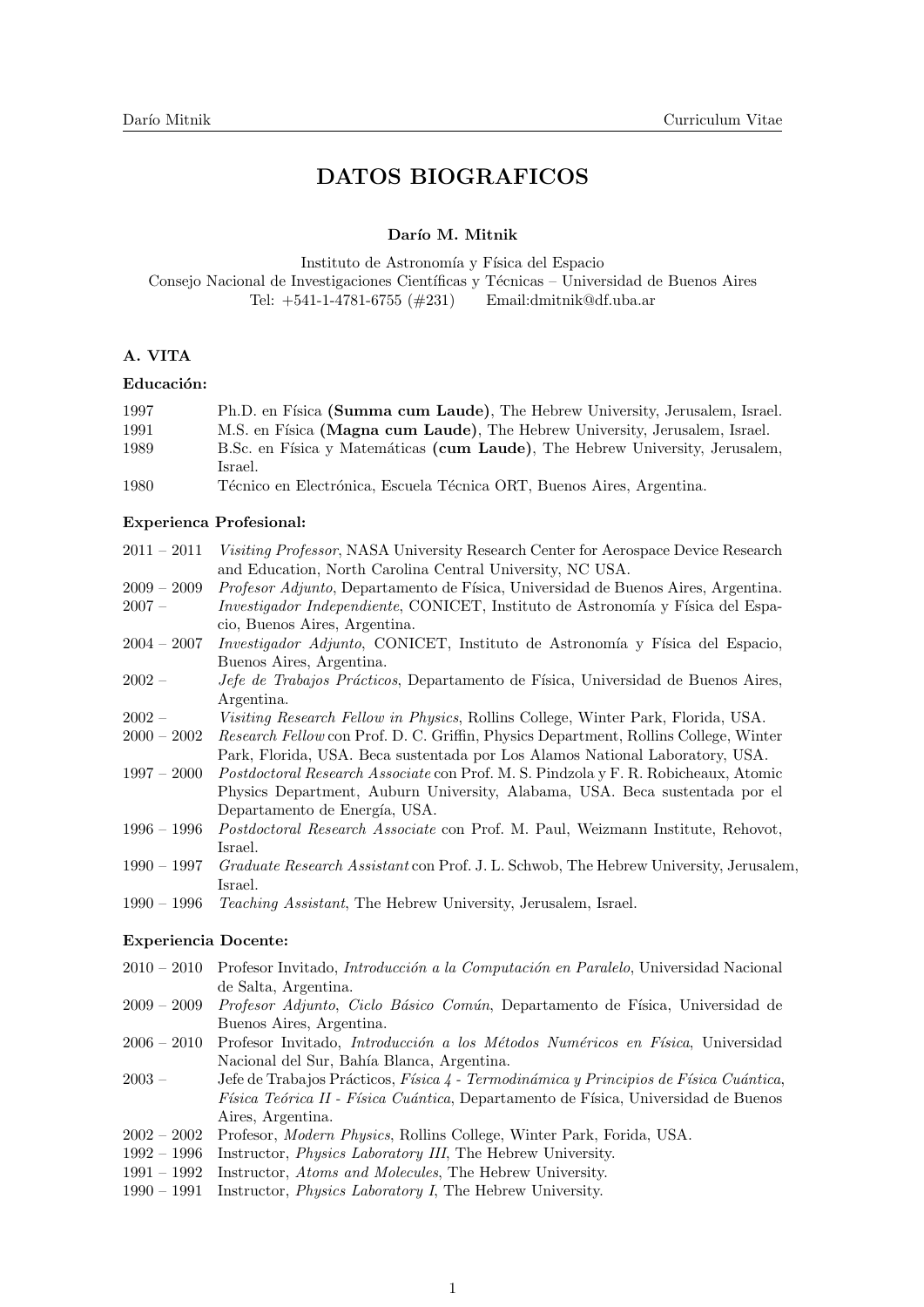# Premios y Distinciones:

| 1996 | Prize for the best student presentation to the $10^{th}$ APS Topical Conference on Atomic |
|------|-------------------------------------------------------------------------------------------|
|      | Processes in Plasmas, San Francisco, USA.                                                 |
| 1995 | Yiglom Grant for excellence in research, Israel.                                          |

# B. INVESTIGACION

# Areas de Interés:  $\,$

| Física Atómica:       | Colisiones electrón-ion. Excitación, ionización y recombinación por im-<br>pacto de electrones. Métodos perturbativos (ondas distorsionadas) y de<br>canales acoplados ( $R$ -matrix). Estructura atómica y correlación. Bases |
|-----------------------|--------------------------------------------------------------------------------------------------------------------------------------------------------------------------------------------------------------------------------|
|                       | Sturmianas. Coordenadas hyperesféricas.                                                                                                                                                                                        |
| Física Computacional: | Cálculos de gran escala. Implementación en computadoras paralelas<br>masivas. Algoritmos de propagación temporal. Métodos variacionales.                                                                                       |
|                       | Métodos espectrales.                                                                                                                                                                                                           |
| Física del Plasma:    | Espectroscopía de Plasmas. Modelación de Plasmas. Generación de<br>datos atómicos para astrofísica y fusión.                                                                                                                   |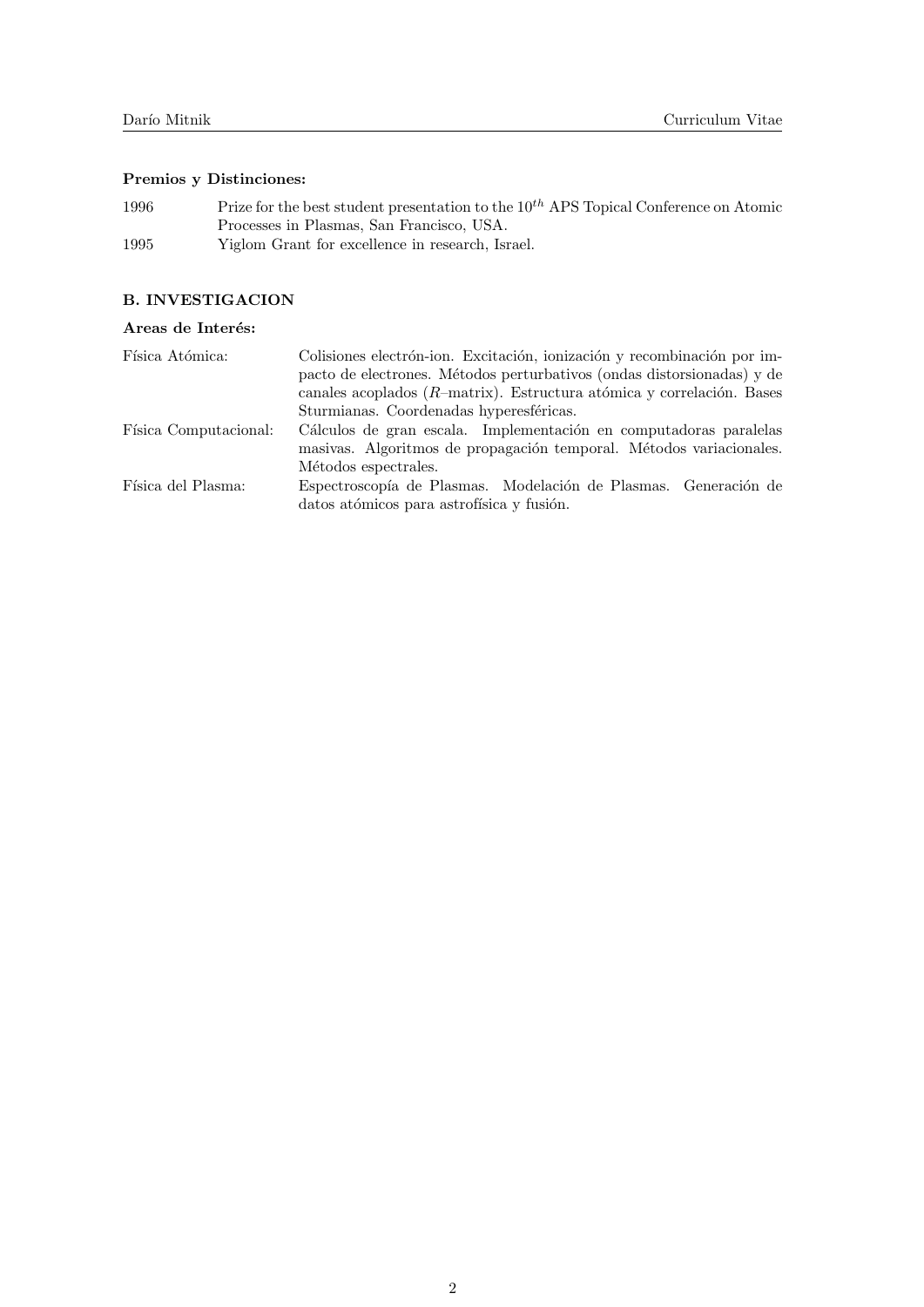# C: ANTECEDENTES CIENTÍFICOS

#### C1. Publicaciones con Arbitraje en Revistas Internacionales:

- [1] J. Oreg, W. Goldstein, P. Mandelbaum, D. Mitnik, E. Meroz, J.L. Schwob, A. Bar– Shalom, "Distorted–wave calculations of the electron–impact excitation-autoionization processes from the ground state of highly ionized GaI–like ions through  $\Delta n=1$  inner– shell excitations", Phys. Rev. A 44, 1741–1749 (1991).
- [2] A. Zigler, P. Mandelbaum, J.L. Schwob, and D. Mitnik, "Analysis of the X–Ray spectra emitted by laser–produced plasma of highly ionized Lanthanum and Praseodymium in the 8.4 to 12.0 Å wavelength range", Phys. Scr.,  $50, 61-67$  (1994).
- [3] D. Mitnik, P. Mandelbaum, J.L. Schwob, J. Oreg, A. Bar–Shalom, and W. Goldstein, "Excitation–autoionization through  $3d-4l$  inner–shell excitations in Cu– to Kr–like ions and the effect on fractional–ion–abundance balance in coronal plasmas", Phys. Rev. A 50, 4911–4929 (1994).
- [4] P. Mandelbaum, D. Mitnik, E. Behar, R. Doron, and J.L. Schwob, "Excitation–autoionization, dielectronic recombination and line intensities in highly ionized CuI–like ions", J. Quant. Spectrosc. Radiat. Transfer, 54, 261–269 (1995).
- [5] D. Mitnik, P. Mandelbaum, J.L. Schwob, J. Oreg, A. Bar–Shalom, and W. Goldstein, "Excitation–autoionization cross sections and rate coefficients of Cu–like Ions", Phys. Rev. A 53, 3178–3188 (1996).
- [6] D. Mitnik, P. Mandelbaum, J.L. Schwob, J. Oreg, and A. Bar–Shalom, "Excitation– autoionization cross sections and rate coefficients of Zn–like Ions", Phys. Rev. A 55, 307–317 (1996).
- [7] M.S. Pindzola, D.M. Mitnik, J.A. Shaw, D.C. Griffin, N.R. Badnell, H.P. Summers, and D.R. Shultz, "Electron–impact ionization of atomic ions in the Na isoelectronic sequence", Phys. Scripta 57, 514–518 (1998).
- [8] D.M. Mitnik, M.S. Pindzola, F. Robicheaux, N.R. Badnell, O. Uwira, A. M¨uller, A. Frank, J. Linkemann, W. Spies, N. Angert, P.H. Mokler, R. Becker, M. Kleinod, S. Ricz, and L. Empacher, "Dielectronic recombination of  $U^{28+}$  atomic ions", Phys. Rev. A 57, 4365–4372 (1998).
- [9] D.C. Griffin, D.M. Mitnik, M.S. Pindzola, and F. Robicheaux, "Intermediate–coupling calculations of the effects of interacting resonances on dielectronic recombination in a static electric field", Phys. Rev. A 58, 4548–4555 (1998).
- [10] D.M. Mitnik, J.A. Shaw, M.S. Pindzola, D.C. Griffin, and N.R. Badnell, "Electron– impact ionization of  $Fe^{14+}$  and other atomic ions in the Mg isoelectronic sequence", Comp. Phys. Comm. 114, 368–377 (1998).
- [11] D.M. Mitnik, M.S. Pindzola, and N.R. Badnell, "Total and Partial Recombination Cross Sections for  $F^{6+}$ ", Phys. Rev. A 59, 3592-3600 (1999).
- [12] M.S. Pindzola, D.M. Mitnik and F. Robicheaux, "Electron–impact double ionizaton of a model Helium atom", Phys. Rev. A 59, 4390–4397 (1999).
- [13] D.M. Mitnik, M.S. Pindzola, D.C. Griffin, and N.R. Badnell, "Electron–impact ionization of  $\mathrm{C}^{3+}$  using the R–matrix pseudo–state method", J. Phys. B 32, L479–485 (1999).
- [14] D. Berkovits, O. Heber, J. Klein, D. Mitnik, and M. Paul, "Photodissociation of the free  $BeC_6^{2-}$  dianion", Nucl. Instr. and Meth. in Phys. Res. B 172, 350–354 (2000).
- [15] D.M. Mitnik, M.S. Pindzola, and N.R. Badnell, "Dielectronic recombination of Pb79+ atomic ions at high spectral resolution", Phys. Rev. A 61, 022705 (2000).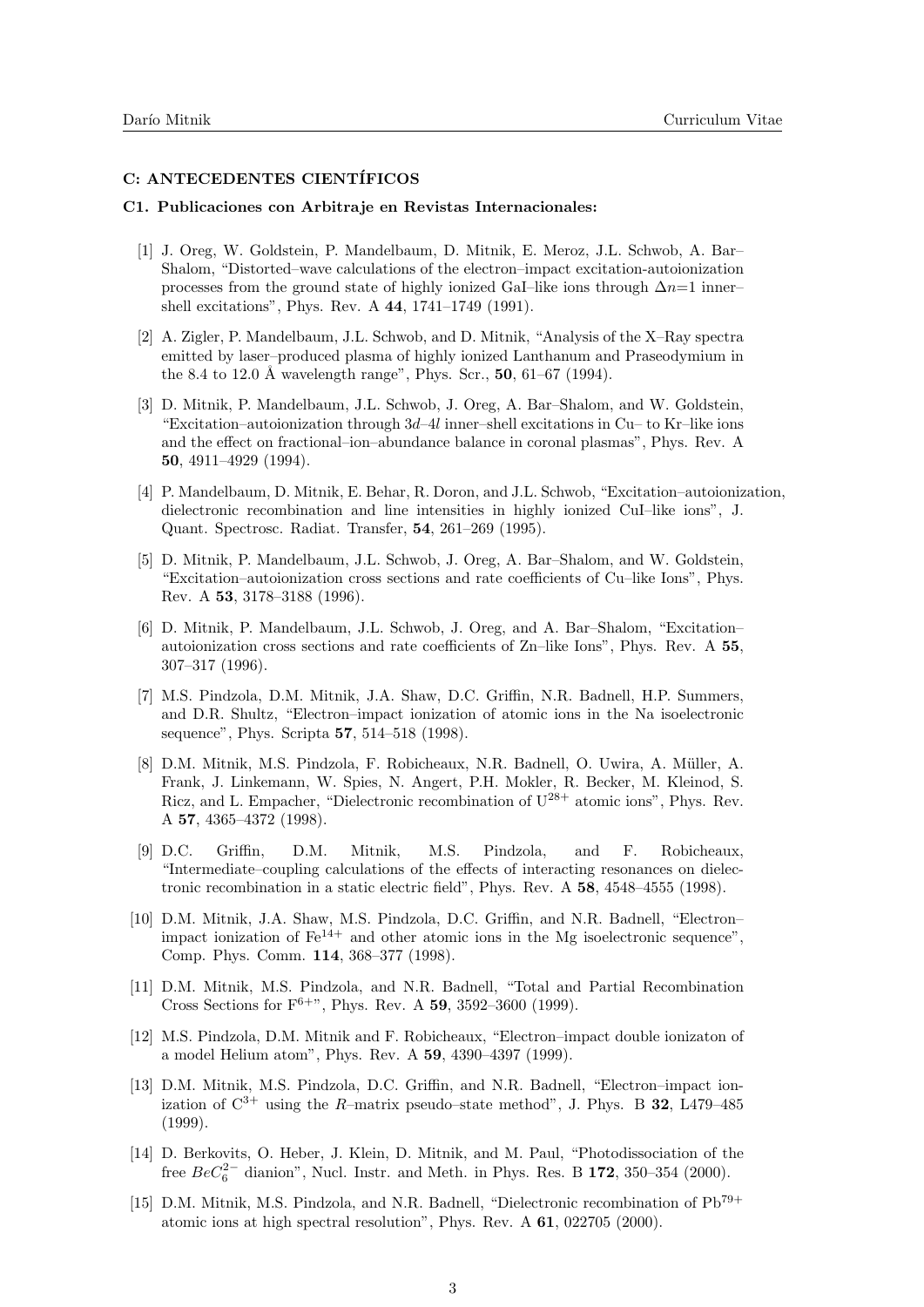- [16] M.S. Pindzola, D.M. Mitnik, J. Colgan, and D.C. Griffin, "Electron–impact ionization of Li<sup>+"</sup>, Phys. Rev. A  $61$ , 052712 (2000).
- [17] D.M. Mitnik, M.S. Pindzola, and D.C. Griffin, "Influence of atomic radiative and collisional processes on the plasma modeling of  $Mg^{10+}$  at low electron densities", Phys. Rev. A 62, 062711 (2000).
- [18] M.S. Pindzola, D.M. Mitnik, and F. Robicheaux, "T–matrix calculations for the electron– impact ionization of hydrogen in the Temkin–Poet model", Phys. Rev. A 62, 062718  $(2000).$
- [19] J. Colgan, D.M. Mitnik, and M.S. Pindzola, "Electon–impact ionization of multiply charged manganese ions", Phys. Rev. A 63, 012712 (2001).
- [20] D.C. Griffin, D.M. Mitnik, and M.S. Pindzola, "Effects of LS term dependence in He–like ions", Phys. Rev. A 63, 014702 (2001).
- [21] K. Aichele, D. Hathiramani, F. Scheuermann, A. M¨uller, E. Salzborn, D.M. Mitnik, J. Colgan, and M.S. Pindzola, "Deep–core dielectronic–capture resonances in the electron– impact ionization of heavy atomic ions", Phys. Rev. Letters 86, 620–623 (2001).
- [22] J. Colgan, M.S. Pindzola, D.M. Mitnik, and D.C. Griffin, "Total integral and ejected– energy differential cross sections for the electron–impact ionization of lithium", Phys. Rev. A 63, 062709 (2001).
- [23] D.C. Griffin, D.M. Mitnik, J. Colgan, and M.S. Pindzola, "Electron–impact excitation of lithium", Phys. Rev. A 64, 032718 (2001).
- [24] K. Aichele, W. Arnold, D. Hathiramani, F. Scheuermann, E. Salzborn, D.M. Mitnik, D.C. Griffin, J. Colgan, and M.S. Pindzola, "Experimental and theoretical study of electron–impact ionization of atomic ions in the Sm–isonuclear sequence", Phys. Rev. A 64, 052706 (2001).
- [25] J. Colgan, and M.S. Pindzola, D.M. Mitnik, D.C. Griffin, and I. Bray, "Benchmark non–perturbative calculations for the electron–impact ionization of  $Li(2s)$  and  $Li(2p)$ ", Phys. Rev. Lett. 87, 213201 (2001).
- [26] D.C. Griffin, D.M. Mitnik, and N.R. Badnell, "Electron–impact excitation of Ne+", J. Phys. B 34, 4401–4416 (2001).
- [27] D.M. Mitnik, D.C. Griffin, and N.R. Badnell, "Electron–impact excitation of  $Ne^{5+\nu}$ , J. Phys. B 34, 4455–4474 (2001).
- [28] D.M. Mitnik, D.C. Griffin, J. Colgan, M.S. Pindzola, K. Aichele, W. Arnold, D. Hathiramani, F. Scheuermann, and E. Salzborn, "Electron–impact ionization of  $Sm<sup>12</sup>$  ions: Resonances far beyond threshold", Phys. Rev. A, 64, 062705 (2001).
- [29] N.R. Badnell, D.C. Griffin, and D.M. Mitnik, "Electron–impact excitation of  $Fe^{21+}$ , including  $n=4$  levels", J. Phys. B  $34$ , 5071–5085 (2001).
- [30] D.M. Mitnik, D.C. Griffin, and M.S. Pindzola, "Time–dependent close–coupling calculations of dielectronic capture in He", Phys. Rev. Letters 88, 173004 (2002).
- [31] S. Böhm, S. Schippers, W. Shi, A. Müller, N. Eklöw, R. Schuch, H. Danared, N.R. Badnell, D. Mitnik, and D.C. Griffin, "Measurement of the field induced dielectronicrecombination-rate enhancement of  $O<sup>5+</sup>$  ions differential in the Rydberg quantum number n", Phys. Rev. A 65, 052728 (2002).
- [32] S.D. Loch, D.C. Griffin, D.M. Mitnik, M.G. O'Mullane, M.S. Pindzola, H.P. Summers, and A.D. Whiteford, "Electron-impact ionization of all ionization stages of Krypton", Phys. Rev. A 66, 052708 (2002).
- [33] C.P. Ballance, N.R. Badnell, D.C. Griffin, S.D. Loch, D.M. Mitnik, and M.S. Pindzola, "The effects of coupling to the target continuum on the electron–impact excitation of Li<sup>+"</sup>, J. Phys. B **36**, 235–246 (2003).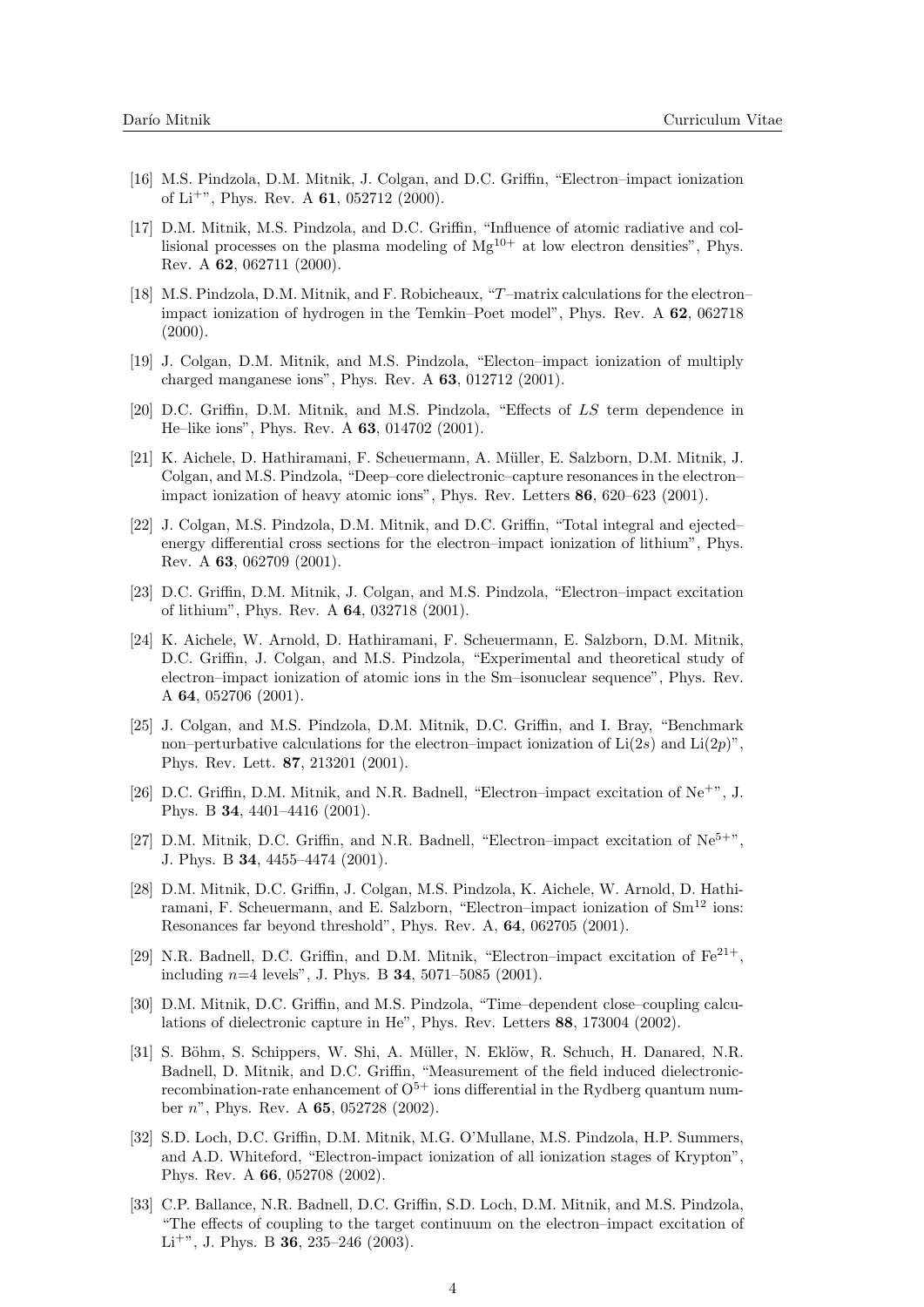- [34] D.M. Mitnik, D.C. Griffin, C.P. Ballance and N.R. Badnell, "An R–matrix with pseudo– states calculation of electron–impact excitation in  $C^{2+\nu}$ , J. Phys. B 36, 717–730 (2003).
- [35] N.R. Badnell, D.C. Griffin, and D.M. Mitnik, "Electron–impact excitation of  $B^+$  using the R–matrix with pseudo–states method", J. Phys. B 36, 1337–1350 (2003).
- [36] M. Schnell, M.E. Bannister, S. Böhm, G. Gwinner, S. Kieslich, A. Müller, S. Schnippers, D. Schwalm, W. Shi, A. Wolf, S.G. Zhou, S.D. Loch, N.R. Badnell, J. Colgan, D. Mitnik, and M.S. Pindzola, "Observation of trielectronic recombination in Be–like Cl ions", Phys. Rev. Lett. 91, 043001 (2003).
- [37] N.R. Badnell, M.G. O'Mullane, H.P. Summers, Z. Altun, M.A. Bautista, J.Colgan, T.W. Gorczyca, D.M. Mitnik, M.S. Pindzola, and O. Zatsarinny, "Dielectronic recombination data for dynamic finite–density plasmas. I. Goals and methodology", Astron. and Astroph. 406, 1151–1165 (2003).
- [38] D.M. Mitnik and N.R. Badnell, "Dielectronic recombination data for dynamic finite– density plasmas. VIII. The nitrogen isoelectronic sequence", Astron. and Astroph. 425, 1153–1159 (2004).
- [39] D.M. Mitnik, "Helium atom in a box: I. Doubly-excited levels within the S–wave model", Phys. Rev. A 70, 022703 (2004).
- [40] N.R. Badnell, D.M. Mitnik, M.S. Pindzola, S.D. Loch, and Sh. A. Abdel–Naby, "Dielectronic recombination of  $Pb^{79+}$  via high angular momenta", Phys. Rev. A 70, 054701 (2004).
- [41] D.M. Mitnik and J.E. Miraglia, "Simple correlated wave functions for the K–shell electrons of neutral atoms", J. Phys. B 38, 3325–3338 (2005).
- [42] S.D. Loch, J. Colgan, M.C. Witthoeft, M.S. Pindzola, C.P. Ballance, D.M. Mitnik, D.C. Griffin, M.G. O'Mullane, N.R. Badnell and H.P. Summers, "Generalised collisional– radiative model for light elements. A: Data for the Li isonuclear sequence", Atomic Data and Nuclear Data Tables, 92, 813–851 (2006).
- [43] D.M. Mitnik, "Helium atom in a box: a fully quantal solution", Nucl. Phys. A 790, 784c–787c (2007).
- [44] M.S. Pindzola, F. Robicheaux, S.D. Loch, J.C. Berengut, T. Topcu, J. Colgan, M. Foster, D.C. Griffin, C.P. Ballance, D.R. Schultz, T. Minami, N.R. Badnell, M.C. Witthoeft, D.R. Plante, D.M. Mitnik, "The time–dependent close–coupling method for atomic and molecular collision processes", J. Phys. B 40, R39–R60 (2007).
- [45] M.N. Faraggi, M.S. Gravielle, and D.M. Mitnik, "Interaction of ultrashort laser pulses with metal surfaces: Impulsive jellium-Volkov approximation versus the solution of the time–dependent Schrödinger equation", Phys. Rev. A  $76$ , 012903 (2007). Escogido para publicación en Virtual Journal of Ultrafast Science 6 Issue 8, Aug (2007)
- [46] A.L. Frapiccini, G. Gasaneo, F. D. Colavecchia, and D. Mitnik, "Sturmian functions in a  $L^2$  basis: critical nuclear charge for N–electron atoms". J. El. Spectr. and Rel. Phen. 161, 199–203 (2007).
- [47] K.V. Rodriguez, G. Gasaneo, D.M. Mitnik and J.E. Miraglia, "Hylleraas-like functions with correct cusp conditions: K–shell electrons for neutral atoms". J. El. Spectr. and Rel. Phen. 161, 204–206 (2007).
- [48] K.V. Rodriguez, D.M. Mitnik, and G. Gasaneo, "Accurate and simple wavefunctions for the helium isoelectronic sequence with correct cusp conditions", J. Phys. B 40, 3923–3939 (2007).
- [49] D.C. Griffin, C.P. Ballance, D.M. Mitnik and J.C. Berengut, "Dirac R–matrix calculations of electron–impact excitation of neon–like krypton", J. Phys. B 41, 215201 (2008).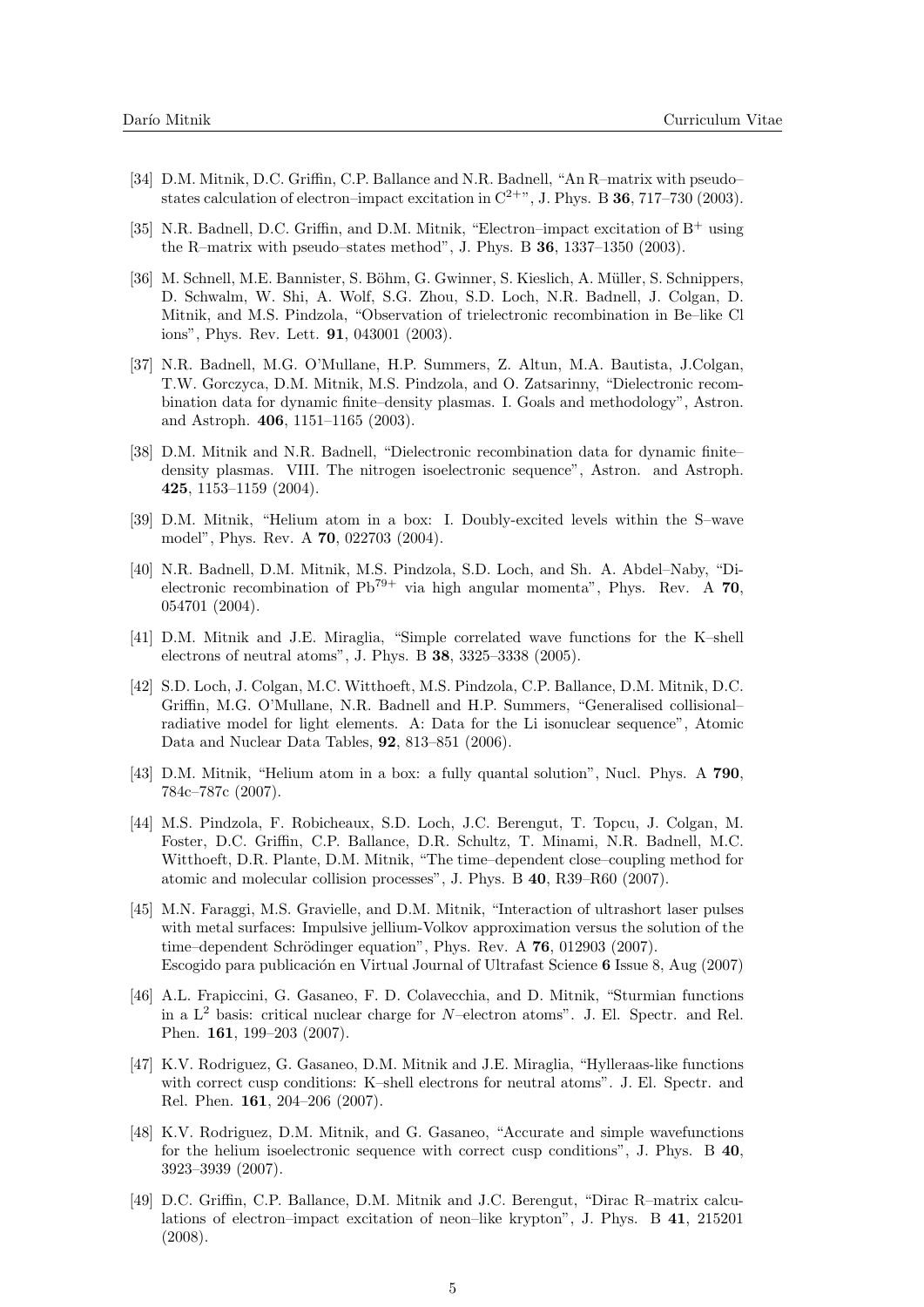- [50] D.M. Mitnik J. Randazzo, and G. Gasaneo, "Endohedrally confined helium: Study of mirror collapses" Phys. Rev. A 78, 062501 (2008).
- [51] C.C. Montanari, C.D. Archubi, D.M. Mitnik and J.E. Miraglia, "Energy loss of protons in Au, Pb and Bi using relativistic wave functions". Phys. Rev. A 79, 032903 (2009).
- [52] C.C. Montanari, D.M. Mitnik, C.D. Archubi, and J.E. Miraglia, "Energy loss of protons in wolframium: mean excitation energy, relativistic binding energies and wave functions". Phys. Rev. A 80, 012901 (2009).
- [53] K.V. Rodriguez, V.Y. Gonzalez, G. Gasaneo, L.U. Ancarani, and D.M. Mitnik, "Accurate ground state wavefunctions for several three–body systems". Hyperf. Interact. 193, 147 (2009).
- [54] K.V. Rodriguez, L.U. Ancarani, G. Gasaneo, and D.M. Mitnik, "Ground state for two– electron and electron–muon three–body atomic systems". Int. Jour. of Quant. Chem. 110, 1820–1832 (2010).
- [55] G. Gasaneo, D.M. Mitnik, J.M. Randazzo, A.L. Frapiccini, and F.D. Colavecchia, "Theory of Hyperspherical Sturmians for three–body reactions". J Phys. Chem. A 113, 14573–14582 (2010).
- [56] A. Garriz, A. Sztrajman, and D. Mitnik, "Running into trouble with the time–dependent propagation of a wavepacket", Eur. J. Phys. 31, 785–799 (2010).
- [57] F.D. Colavecchia, G. Gasaneo, and D. Mitnik, "Double photoionization of endohedrally confined atoms", Journal of Atomic, Molecular, and Optical Physics 2011, 817034 (2011).
- [58] D. M. Mitnik, F. D. Colavecchia, G. Gasaneo, J. M. Randazzo, "Computational methods for Generalized Sturmans basis", Comp. Phys. Comm. 182, 1145–1155 (2011).
- [59] C.C. Montanari, D.M. Mitnik, and J.E. Miraglia, "A collective model for inner–shell ionization of very heavy targets", Radiation Effects and Defects in Solids, 166, 338–345  $(2011).$
- [60] G. Gasaneo, L.U. Ancarani, and D.M. Mitnik, "On the applicability of the Exterior Complex Scaling method for scattering problems including Coulombic potentials", Eur. Phys. J. D, 66, 60–73 (2012).
- [61] C. Ríos, M.S. Gravielle, D.M. Mitnik, and V.M. Silkin, "Band structure effects in photoelectron emission spectra from metal surfaces", Phys. Rev. A 85, 043422 (2012).
- [62] L. U. Ancarani, G. Gasaneo, D. M. Mitnik, "An analytically solvable three–body break– up model problem in hyperspherical coordinates", Accepted for publication in Eur. Phys. J. D (2012).
- [63] G. Gasaneo, L.U. Ancarani, and D.M. Mitnik, "Using generalized hyperspherical Sturmian basis for three–body scattering problems", Submitted to J. Phys. B (2012).
- [64] J.C. Aguiar, H.O. Di Rocco, and D. Mitnik, "Experimental Compton profiles of Be, Al and Ti and comparisons with density functional theory calculations", Submitted to J. of Phys. and Chem. of Solids (2012).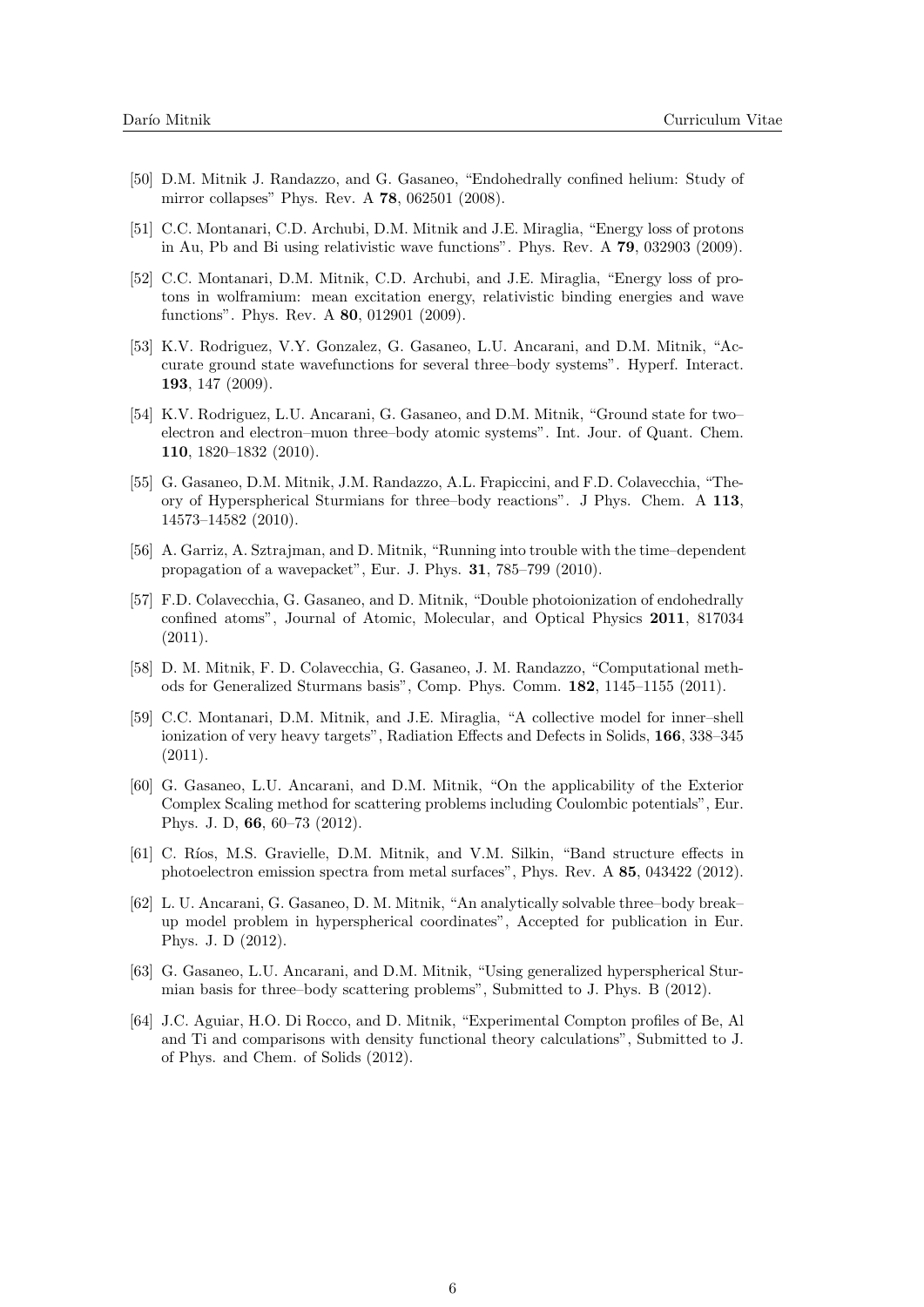#### C2. Capítulo de Libros:

- [65] J. Oreg, A. Bar–Shalom, W. Goldstein, P. Mandelbaum, D. Mitnik, E. Meroz, J.L. Schwob, and M. Klapisch, "Systematic investigation of electron impact excitation– autoionization from the ground state of highly charged GaI–like ions through  $\Delta n=1$ transitions", in Proceedings of the  $4^{th}$  International Workshop on Radiative Properties of Hot Dense Matter, Sarasota (Florida) 1990, edited by W. Goldstein (World Scientific, London 1991), p. 273-278.
- [66] D. Mitnik, P. Mandelbaum, J.L. Schwob, J. Oreg, A. Bar–Shalom, and W.H. Goldstein, "Effect of excitation–autoionization on fractional abundances of highly ionized KrI– to NiI–like heavy elements in coronal plasmas", in UV and X-Ray Spectroscopy of Astrophysical and Laboratory Plasmas, edited by E. H. Silver and S. M. Kahn (Cambridge University Press, Cambridge, England, 1993), p. 146–149.
- [67] P. Mandelbaum, R. Doron, D. Mitnik, and J.L. Schwob, "Average radiative branching ratio of autoionizing inner–shell excited configurations in highly ionized heavy atoms", in Proceeding of the  $5<sup>th</sup>$  International Colloquium on Atomic Spectra and Oscillator Strengths for Astrophysical and Laboratory Plasmas (1995), edited by W.U.L. Tchang–Brillet, J.F. Wyart, and C.J. Zeippen, (Publications de l'Observatoire de Paris, Meudon, France, 1996), p. 116–117.
- [68] D. Mitnik, P. Mandelbaum and J.L. Schwob, "Calculations of excitation–autoionization cross sections and rate coefficients in molybdenum Cu– and Zn–like ions", in Proceeding of the 5<sup>th</sup> International Colloquium on Atomic Spectra and Oscillator Strengths for Astrophysical and Laboratory Plasmas (1995), edited by W.U.L. Tchang–Brillet, J.F. Wyart, and C.J. Zeippen, (Publications de l'Observatoire de Paris, Meudon, France, 1996), p. 118–119.
- [69] M. Cohen, P. Mandelbaum, D. Mitnik , and J.L. Schwob, "Extended calculations of excitation–autoionization processes in Ge–like molybdenum", in *Proceeding of the*  $5<sup>th</sup>$ International Colloquium on Atomic Spectra and Oscillator Strengths for Astrophysical and Laboratory Plasmas (1995), edited by W.U.L. Tchang–Brillet, J.F. Wyart, and C.J. Zeippen, (Publications de l'Observatoire de Paris, Meudon, France, 1996), p. 120–121.
- [70] J. Shaw, D. Mitnik, M. Pindzola, D. Griffin, N. Badnell, "Electron–impact excitation calculations for astrophysical plasmas", in Stelar Evolution, Stellar Explosions and Galactic Chemical Evolution, edited by A. Mezzacappa (IOP Publishing, Bristol and Philadelphia, 1997), p. 85–87.
- [71] T.W. Gorczyca, N.R. Badnell, D.C. Griffin, D.M. Mitnik, and M.S. Pindzola, "The R-matrix with pseudostate method", in Atomic Data Needs for X-Ray Astronomy, edited by M.A. Bautista, T.R. Kallman and A.K. Pradhan, (NASA Press, Greenbelt, Maryland, USA, 2000), p. 97–102.
- [72] N.R. Badnell, M.A. Bautista, K.A. Berrington, V.M. Burke, K. Butler, M.E. Galavis, M. Graziani, D.C. Griffin, D.J. Lennon, C. Mendoza, D.M. Mitnik, J.C. Pelan, A.K. Pradhan, H.E. Saraph, P.J. Storey, J.A. Tully, C.J. Zeippen, and H.L. Zhang, "Iron Project: atomic data for IR lines", Planetary Nebulae in our Galaxy and Beyond, (Proceedings IAU Symposium No. 234, Vol 2, Hawaii, Cambridge University Press, 2007), p. 211–218.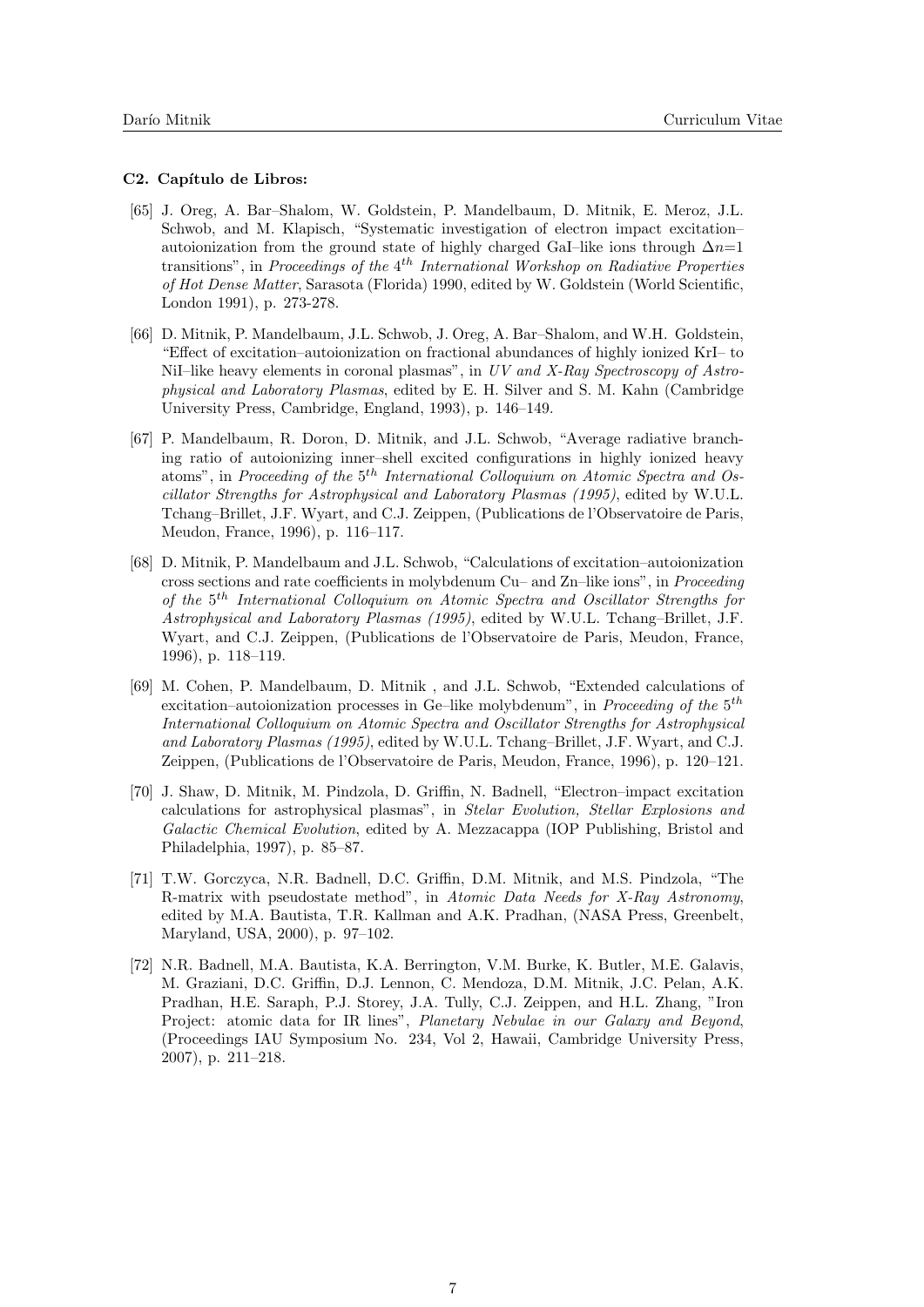#### C3. Presentaciones en Conferencias Internacionales

- [73] D. Mitnik, P. Mandelbaum, J.L. Schwob, J. Oreg, A. Bar–Shalom, and W. Goldstein, "Excitation-autoionization processes in CuI, ZnI, GaI and KrI isoelectronic sequences". Poster paper presented at The  $26<sup>th</sup>$  European Group for Atomic Spectroscopy Conference, Bellaterra, Spain (July 1994).
- [74] D. Mitnik, P. Mandelbaum, J.L. Schwob, "Calculations of total excitation–autoionization cross sections and rate coefficients in Ni, Cu and Zn isoelectronic sequences". Poster paper presented at The  $10^{th}$  APS Topical Conference on Atomic Processes in Plasmas, San Francisco, USA (January 1996).
- [75] D.M. Mitnik, F. Robicheaux, M.S. Pindzola, D.C. Griffin, and N.R. Badnell, "Theory of dielectronic and radiative recombination for complex atomic ions". Invited talk presented at the Ion-Electron Collisions in Storage Rings - Achievements and Perspectives Workshop, Heidelberg, Germany (December 1997).
- [76] K.B. Fournier, D. Stutman, V. Soukhanovskii, M. Finkenthal, M.J. May, H.W. Moos, W.H. Goldstein and D. Mitnik, "Estimates of Population Inversion for Deep UV Transitions in Kr I-like Y, Zr, Nb and Mo Excited in a High Current Reflex Discharge". Poster paper presented at VUV XII Conference, San Francisco, CA, (August 1998).
- [77] D. Stutman, K.B. Fournier, V. Soukhanovskii, M. Finkenthal, M. May, H.W. Moos, D.M. Mitnik, and W.H. Goldstein, "Evidence of population inversion for deep UV transitions of Kr–like Y excited in a high current reflex discharge". Poster paper presented at The  $11^{th}$  APS Topical Conference on Atomic Processes in Plasmas, Auburn, USA (March 1998).
- [78] D.C. Griffin, M.S. Pindzola, J.A. Shaw, D.M. Mitnik, and N.R. Badnell, "Electron– impact excitation rates and collisional-radiative modeling of  $Si<sup>4+</sup>$ . Poster paper presented at The  $11^{th}$  APS Topical Conference on Atomic Processes in Plasmas, Auburn, USA (March 1998).
- [79] D.M. Mitnik, F. Robicheaux, M.S. Pindzola, D.C. Griffin, and N.R. Badnell, "Calculations on electron–ion recombination: New Challenges". Poster paper presented at The 11th APS Topical Conference on Atomic Processes in Plasmas, Auburn, USA (March 1998).
- [80] J. Klein, R. Middleton, D. Berkovits, D. Mitnik, and M. Paul, "Study of the photodisintegration of the  ${}^{9}Be^{12}C_6^{2-}$  Dianion". Poster paper presented at the International Symposium on Structure and Dynamics of Negative Atomic and Molecular Ions, Aarhus, Denmark, (May 1998).
- [81] D.M. Mitnik, M.S. Pindzola, D.C. Griffin, and N.R. Badnell, "Electron–impact single ionization of atomic ions". Poster paper presented at The American Physical Society Centennial Meeting, Atlanta, USA (March 1999).
- [82] M.S. Pindzola, D.M. Mitnik, and F. Robicheaux, "Electron–impact double ionization of atoms". Paper presented at The American Physical Society Centennial Meeting, Atlanta, USA (March 1999).
- [83] D.M. Mitnik, M.S. Pindzola, and D.C. Griffin, "Collisional-Radiative modeling of the  $Mg^{10}$  atomic ion". Poster paper presented at The  $12^{th}$  APS Topical Conference on Atomic Processes in Plasmas, Reno, Nevada, USA (March 2000).
- [84] N.R. Badnell, D.M. Mitnik, M.S. Pindzola, T.W. Gorczyca, M. O Mullane, H.P. Summers, M.A. Bautista and D.A. Verner, "Dielectronic recombination data for dynamic finite–density plasmas". Poster paper presented at The  $12^{th}$  APS Topical Conference on Atomic Processes in Plasmas, Reno, Nevada, USA (March 2000).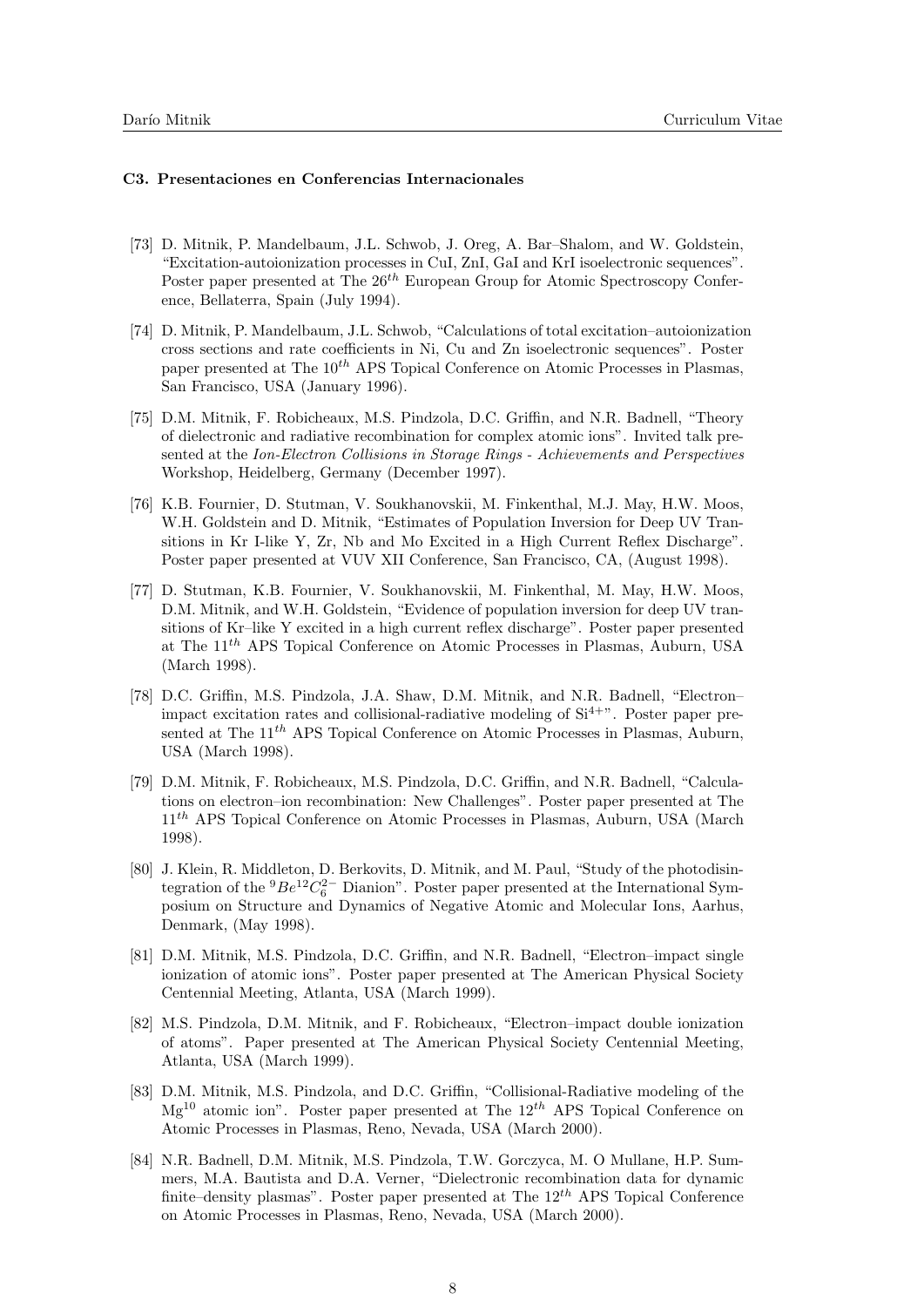- [85] J. Colgan, D.M. Mitnik, and M.S. Pindzola, "Time–dependent close–coupling calculations for the electron–impact ionization of Neon". Poster paper presented at the 2000 Annual Meeting of DAMOP, Connecticut, USA (May 2000).
- [86] D.M. Mitnik, "Progress in the parallelization of the R–matrix codes". Invited talk presented at the Winter Workshop on Computational Atomic Physics, Rollins College, Florida, USA (January 2001).
- [87] D.M. Mitnik, D.C. Griffin, J. Colgan, M.S. Pindzola, K. Aichele, W. Arnold, D. Hathiramani, A. Müller, F. Scheuermann, and E. Salzborn, "New Features in Electron-Impact Ionization: Resonances far beyond threshold". Paper presented at the 2001 Annual Meeting of DAMOP, Ontario, Canada (May 2001).
- [88] D.C. Griffin, N.R. Badnell and D.M. Mitnik, "Electron–impact excitation of Ne II". Poster paper presented at the 2001 Annual Meeting of DAMOP, Ontario, Canada (May 2001).
- [89] J. Colgan, M.S. Pindzola, D.M. Mitnik, and D.C. Griffin, "Fully quantal  $(e, 2e)$  calculations for hydrogen and alkali metals". Paper presented at the 2001 Annual Meeting of DAMOP, Ontario, Canada (May 2001).
- [90] K. Aichele, W. Arnold, D. Hathiramani, F. Scheuermann, E. Salzborn, D.M. Mitnik, J. Colgan, and M.S. Pindzola, "Single–ionization of Sm ions by electron impact". Poster paper presented at the ICPEAC conference, Santa Fe, USA (May 2001).
- [91] K. Aichele, W. Arnold, D. Hathiramani, A. Müller, F. Scheuermann, E. Salzborn, D.M. Mitnik, J. Colgan, and M.S. Pindzola, "Resonant 3d–processes in the electron–impact ionization of Sm ions". Poster paper presented at the ICPEAC conference, Santa Fe, USA (May 2001).
- [92] D.M. Mitnik, D.C. Griffin, and N.R. Badnell, "Electron–impact excitation of Ne5+ calculations using new parallel R–matrix codes". Poster paper presented at the ICPEAC conference, Santa Fe, USA (May 2001).
- [93] M.S. Pindzola, F.J. Robicheaux, J. Colgan, D.M. Mitnik, D.C. Griffin, D.R. Schultz, "Time dependent dynamics of atomic systems". Invited talk presented at the ICPEAC conference, Santa Fe, USA (May 2001).
- [94] M.S. Pindzola, F.J. Robicheaux, J.P. Colgan, S.D. Loch, D.C. Griffin, D.M. Mitnik, C.P. Ballance, D.R. Schultz, K.R. Bartschat, N.R. Badnell, H.P. Summers, P.G. Burke, C.J. Noble, and K.A. Berrington, "Terascale computational atomic physics for controlled fusion energy". Poster paper presented at The  $13<sup>th</sup>$  APS Topical Conference on Atomic Processes in Plasmas, Gatlinburg, Tennessee, USA (April 2002).
- [95] C.P. Ballance, N.R. Badnell, K.A. Berrington, D.C. Griffin, S. Loch, and D.M. Mitnik, "R-matrix advances in large scale electron excitation calculations". Poster paper presented at The  $3^{rd}$  International Conference on Atomic and Molecular Data and Their Applications, Gatlinburg, Tennessee, USA (April 2002).
- [96] D.M. Mitnik, D.C. Griffin, M.S. Pindzola, and F. Robicheaux, "Dielectronic Capture in electron scattering on a  $He<sup>+</sup>$  ion". Contributed talk presented at the 2002 Annual Meeting of DAMOP, Williamsburg, VA, USA (May 2002).
- [97] D.M. Mitnik, "Progress in the parallelization of the R–matrix codes". Invited talk presented at the Winter Workshop on Computational Atomic Physics, Rollins College, Florida, USA (January 2003).
- [98] S.D. Loch, N.R. Badnell, Z. Altun, M. Bautista, J. Colgan, M. Fogle, T. W. Gorczyca, D.M. Mitnik, M.G. O'Mullane, M.S. Pindzola, D.W. Savin, R. Schuch, H.P. Summers and O. Zatsarinny, "Dielectronic recombination calculations for dynamic finite density plasmas". Poster paper presented at The  $14<sup>th</sup>$  APS Topical Conference on Atomic Processes in Plasmas, Santa Fe, New Mexico, USA (April 2004).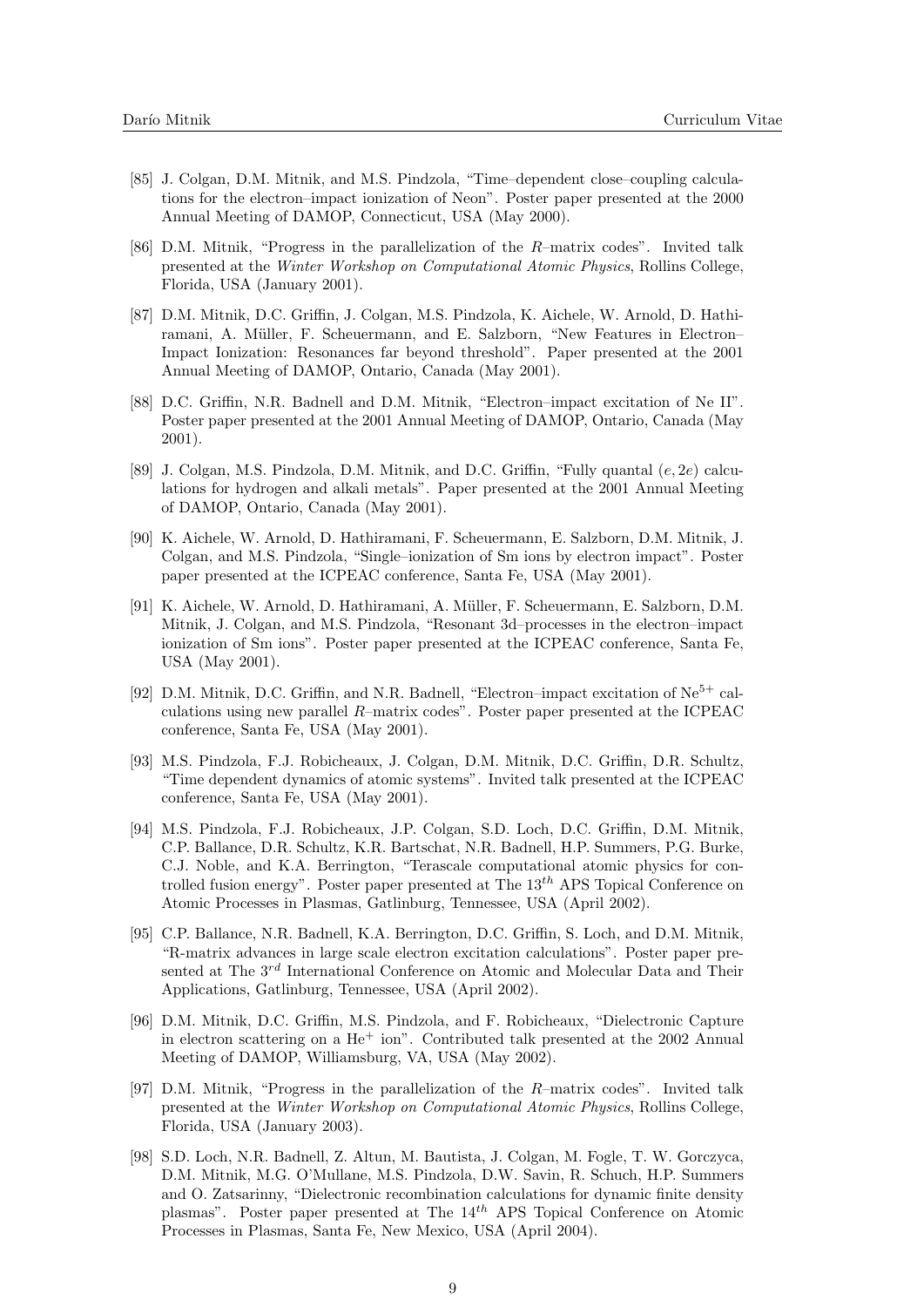- [99] S.D. Loch, N.R. Badnell, C.P. Ballance, M. Bautista, J. Colgan, D.C. Griffin, D.M. Mitnik, M.G. O'Mullane, M.S. Pindzola, H.P. Summers, A.D. Whiteford and M. Witthoeft, "Ionization cross section calculations of both light and heavy species for ITER relevant studies". Poster paper presented at The  $14^{th}$  APS Topical Conference on Atomic Processes in Plasmas, Santa Fe, New Mexico, USA (April 2004).
- [100] K.V. Rodriguez, D. Mitnik, and G. Gasaneo, "Two–electron systems as a function of the nuclear charge". Poster paper presented at the XIX APS International Conference on Atomic Physics, Rio de Janeiro, Brasil (July 2004).
- [101] Darío Mitnik, "Helium atom in a box: Doubly excited levels". Poster paper presented at the ICPEAC conference, Rosario, Argentina (July 2005).
- [102] D.M. Mitnik and J.E. Miraglia, "Simple correlated wave functions for the K–shell electrons of neutral atoms". Poster paper presented at the ICPEAC conference, Rosario, Argentina (July 2005).
- [103] D.M. Mitnik and J.E. Miraglia, "Cusp conditions and convergences in Close–Coupling wavefunctions, for inner–shell electrons". Poster paper presented at the Thirteenth International Symposioum on Polarization and Correlation in electronic and Atomic Collisions", Buenos Aires, Argentina (July 2005).
- [104] K.V. Rodriguez, D.M. Mitnik, and G. Gasaneo, "Hylleraas–like functions with correct cusp conditions: the He isoelectronic sequence". Poster paper presented at the 18th International IUPAP Conference on Few–Body Problems in Physics, Sao Paulo, Brasil, (August 2006).
- [105] A.L. Frapiccini, G. Gasaneo, F.D. Colavecchia, and D. Mitnik, "Positive energy Sturmiams in a  $L^2$  basis for scattering problems". Poster paper presented at the 18th International IUPAP Conference on Few–Body Problems in Physics, Sao Paulo, Brasil, (August 2006).
- [106] A.L. Frapiccini, G. Gasaneo, F. D. Colavecchia, and D. Mitnik, "Sturmian functions in a L<sup>2</sup> basis: critical nuclear charge for n–electron atoms". Poster paper presented at the International Conference on Many particle spectroscopy of atoms, molecules, clusters and surfaces, Roma, Italy (June 2006).
- [107] K.V. Rodriguez, G. Gasaneo, D.M. Mitnik and J.E. Miraglia, "Hylleraas-like functions with correct cusp conditions: K–shell electrons for neutral atoms". Poster paper presented at the International Conference on Many particle spectroscopy of atoms, molecules, clusters and surfaces, Roma, Italy (June 2006).
- [108] D. M. Mitnik, "Helium atom in a box: a fully quantal solution". Contributed talk presented at the 18th International IUPAP Conference on Few–Body Problems in Physics, Santos, Brazil (August 2006).
- [109] D.M. Mitnik, I. Aldazabal, A. Arnau, M.S. Gravielle, J.E. Miraglia, and V.H. Ponce, "Time dependent simulations of electron emission in grazing ion surface collisions". Poster paper presented at the 16<sup>th</sup> International Workshop on Inelastic Ion–Surface Collisions (IISC-16), Schloss Hernstein, Austria (September 2006).
- [110] M. Faraggi, M.S. Gravielle, and D.M. Mitnik, "Interacción de pulso laser sobre superficie metálica: aproximación Impulsiva Jellium–Volkov vs. solución exacta". Poster paper presented at the III Encuentro Sudamericano de Colisiones Inelásticas en la Materia, Buenos Aires, Argentina (October 2006).
- [111] D.M. Mitnik, I. Aldazábal, A. Arnau, and V.H. Ponce, "Simulaciones dinámicas de colisiones rasantes Ion–Superficie". Contributed talk presented at the III Encuentro Sudamericano de Colisiones Inelásticas en la Materia, Buenos Aires, Argentina (October 2006).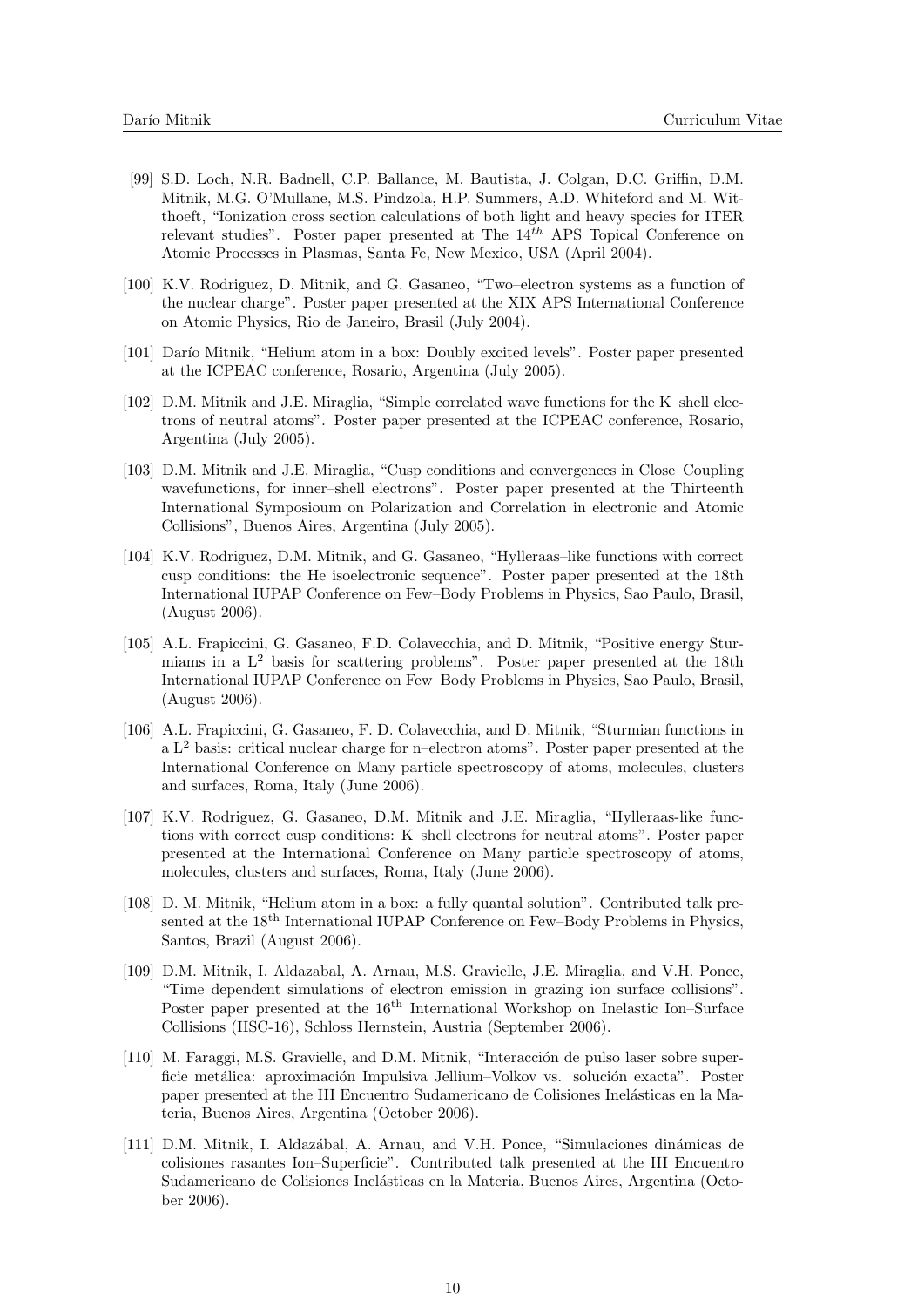- [112] K.V. Rodrguez, G. Gasaneo, S. Otranto and D.M. Mitnik, "Photo–Ionization processes of two–electron atoms near the critical nuclear charge". Poster paper presented at the XXV International Conference on Photonic, Electronic and Atomic Collisions (ICPEAC) conference, Freiburg, Germany (July 2007).
- [113] M.N. Faraggi, M.S. Gravielle and D.M. Mitnik, "Photoelectron emission from metal surfaces: description based on the jellium model". Poster paper presented at the XXV International Conference on Photonic, Electronic and Atomic Collisions (ICPEAC) conference, Freiburg, Germany (July 2007).
- [114] D.M. Mitnik and G. Gasaneo, "Electron structure of endohedrally confined He atoms". Poster paper presented at the XXV International Conference on Photonic, Electronic and Atomic Collisions (ICPEAC) conference, Freiburg, Germany (July 2007).
- [115] K.V. Rodrguez, G. Gasaneo and D.M. Mitnik, "Simple and accurate variational wavefunctions for two–electron ions", Poster paper presented at the XXV International Conference on Photonic, Electronic and Atomic Collisions (ICPEAC) conference, Freiburg, Germany (July 2007).
- [116] D.M. Mitnik, A. Arnau, I. Aldazábal and V.H. Ponce, "Time–dependent simulations: Acceleration and deceleration of convoy electrons in grazing–ion–surface collisions". Poster paper presented at the XX International Symposium on Ion–Atom collisions (ISIAC) conference, Crete, Greece (August 2007).
- [117] D.M. Mitnik, A. Arnau, I. Aldazábal and V.H. Ponce, "Time–dependent simulations of electron emission in grazing–ion–surface collisions". Invited talk presented at the XX ISIAC conference, Crete, Greece (August 2007).
- [118] D.M. Mitnik, J.M. Randazzo, A.L. Frapiccini, F.D. Colavecchia, and G. Gasaneo, "Time–dependent method with Sturmian basis functions". Poster paper presented at the Workshop on Atomic Ions Stage Abundances in Astrophysical Plasmas, Auburn, USA (February 2008).
- [119] K.V. Rodriguez, V.Y. Gonzalez, L.U. Ancarani, D.M. Mitnik, and G. Gasaneo, "Helium  $n^{1,3}S$  excited states obtained with an angular correlated configuration interaction method". Poster paper to presented at the  $40^{th}$  European Group for Atomic Systems (EGAS) conference, Graz, Austria (July 2008).
- [120] K.V. Rodriguez, V.Y. Gonzalez, L.U. Ancarani, D.M. Mitnik, and G. Gasaneo, "Ground states wavefunctions for two–electron systems with finite nuclear mass". Poster paper to presented at the  $40^{th}$  European Group for Atomic Systems (EGAS) conference, Graz, Austria (July 2008).
- [121] D.M. Mitnik, J.M. Randazzo and G. Gasaneo, "Mirror collapses in endohedrally confined atoms: entropies, nodal surfaces and transition probabilities". Poster paper presented at the Many particle spectroscopy of atoms, molecules, clusters and surfaces (MPS08) conference, Paris, France (June 2008).
- [122] K.V. Rodriguez, V.Y. Gonzalez, L.U. Ancarani, D.M. Mitnik, and G. Gasaneo, "Angular correlated configuration–interaction (ACCI) method for Helium S excited states". Poster paper presented at the Many particle spectroscopy of atoms, molecules, clusters and surfaces (MPS08) conference, Paris, France (June 2008).
- [123] K.V. Rodriguez, V.Y. Gonzalez, L.U. Ancarani, D.M. Mitnik, and G. Gasaneo, "Ground states for two–electron systems with finite nuclear mass". Poster paper presented at the Many particle spectroscopy of atoms, molecules, clusters and surfaces (MPS08) conference, Paris, France (June 2008).
- [124] C.C. Montanari, C.D. Archubi, D.M. Mitnik and J.E. Miraglia, "Energy loss and straggling of protons in Tungsten". Invited talk presented at the 23rd International Conference of Atomic Collisions in Solids (ICACS) conference, Limpopo, South Africa (August 2008).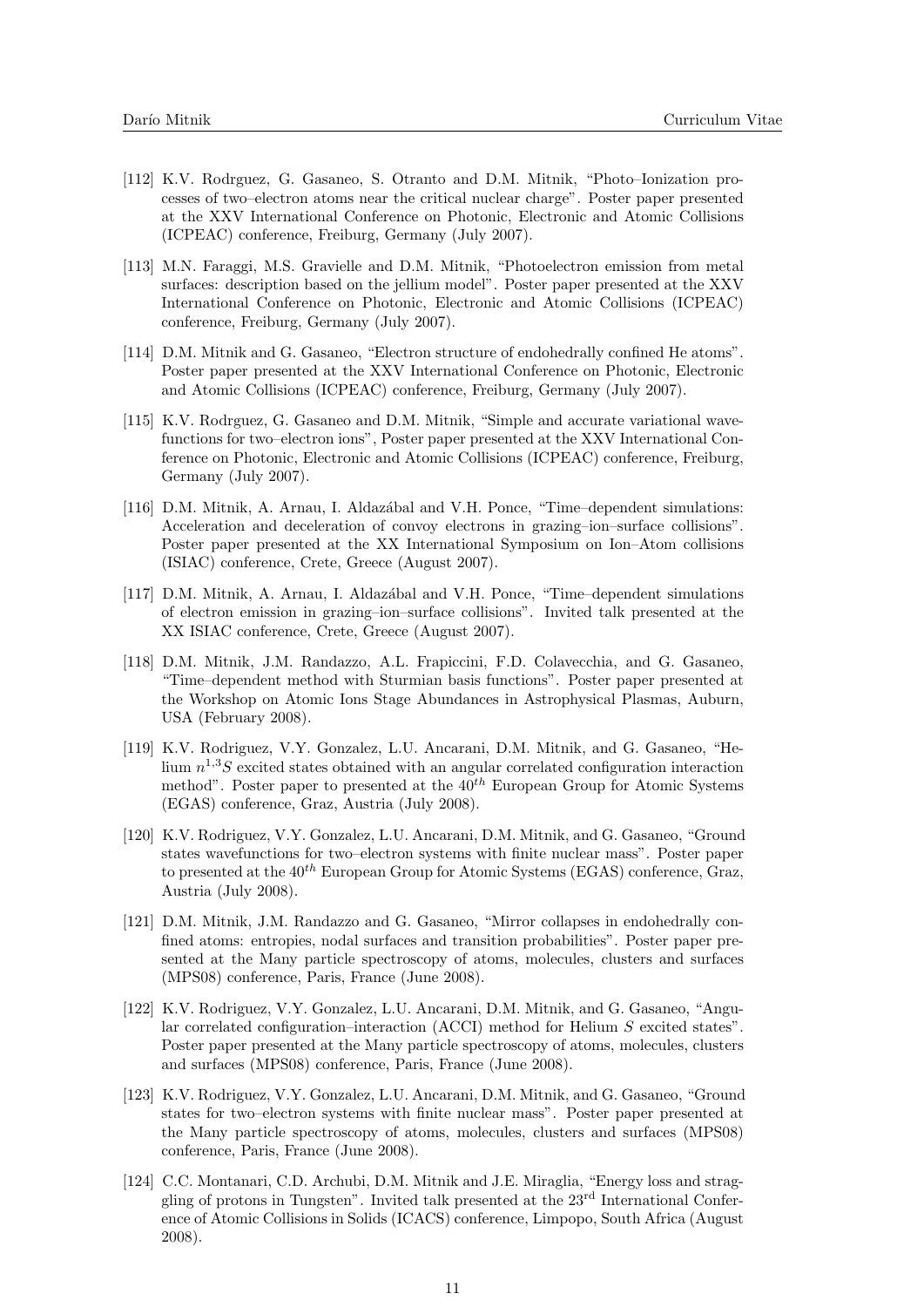- [125] C.C. Montanari, C.D. Archubi, D.M. Mitnik and J.E. Miraglia, "Total stopping power and its straggling for protons in heavy targets, fully relativistic calculations for Au, Pb and Bi". Poster paper presented at the 23rd International Conference of Atomic Collisions in Solids (ICACS) conference, Limpopo, South Africa (August 2008).
- [126] Y.V. Gonzalez, K.V. Rodriguez, G. Gasaneo, L.U. Ancarani, and D.M. Mitnik, "Accurate ground state wavefunctions for several three–body systems". Poster paper presented at the International Conference on exotic atoms and related topics, Viena, Austria (September 2008).
- [127] C.C. Montanari, C.D. Archubi, D.M. Mitnik and J.E. Miraglia, "Pérdida de energía y straggling de protones en W, Au, Pb y Bi". Invited talk presented at the IV Encontro Sul–Americano de colisões inelásticas na materia, Río de Janeiro, Brasil (Octubre 2008).
- [128] F.D. Colavecchia, J.M. Randazzo, G. Gasaneo, and D.M. Mitnik, "Secciones eficaces triplemente diferenciales para la doble fotoionización de átomos confinados en fullerenos". Poster paper presented at the IV Encontro Sul–Americano de colisões inelásticas na materia, Río de Janeiro, Brasil (Octubre 2008).
- [129] D.M. Mitnik and M.S. Gravielle, "Ultrashort laser pulses in metal surfaces: origin of spurious oscillations in fully quantal calculations". Poster paper presented at the XXVI International Conference on Photonic, Electronic and Atomic Collisions (ICPEAC) conference, Kalamazoo, USA (July 2009).
- [130] G. Gasaneo, D.M. Mitnik, L.U. Ancarani, F.D. Colavecchia, A.L. Frapiccini, and J.M. Randazzo, "Testing the hyperspherical Sturmian approach for break up processes: an analytically solvable model". Poster paper presented at the  $10<sup>th</sup>$  European Conference on Atoms, Molecules and Photons, Salamanca, Spain (July 2010).
- [131] C.C. Montanari, D.M. Mitnik, C.D. Archubi and J.E. Miraglia, "Stopping and straggling of ions in solids within the shellwise local plasma approximation", Oral talk presented at the 21st International Conference in the Application of Accelerators in Research and Industry, Fort Worth, USA, (Aug. 2010).
- [132] J.M. Randazzo, A.L. Frapiccini, G. Gasaneo, D. Mitnik, L.U. Ancarani, and F.D. Colavecchia, "Electron impact ionization in the Temkin–Poet model with Sturmians functions". Poster paper presented at the  $63<sup>rd</sup>$  Annual Gaseous Electronics Conference, Paris, France (October 2010).
- [133] G. Gasaneo, D.M. Mitnik, L.U. Ancarani, F.D. Colavecchia, A.L. Frapiccini, and J.M. Randazzo, "An analytically solvable model to test the hyperspherical Sturmian approach for break up processes". Oral talk presented at the  $63<sup>rd</sup>$  Annual Gaseous Electronics Conference, Paris, France (October 2010).
- [134] C.C. Montanari, D.M. Mitnik, and J.E. Miraglia, "Energy loss and mean excitation energy of ions in solids within the shellwise local plasma approximation", Invited talk presented at the Third International Meeting on Recent Developments in the Study of Radiation Effects in Matter, Gramado, Brazil (Oct. 2010)
- [135] A.L. Frapiccini, J.M. Randazzo, G. Gasaneo, F.D. Colavecchia, D.M. Mitnik, and L.U. Ancarani, "Ab–Initio Sturmian method for three–body quantum mechanical problems: Scattering states and ionizing collisions". Poster paper presented at the V Encuentro Sudamericano de Colisiones Inelásticas en la Materia, Valparaíso, Chile (December 2010).
- [136] D.M. Mitnik, J.M. Randazzo, G. Gasaneo and F.D. Colavecchia, "Endohedrally confined atoms in Fullerenes: He (and the time capsule)". Oral talk presented at the V Encuentro Sudamericano de Colisiones Inelásticas en la Materia, Valparaíso, Chile (December 2010).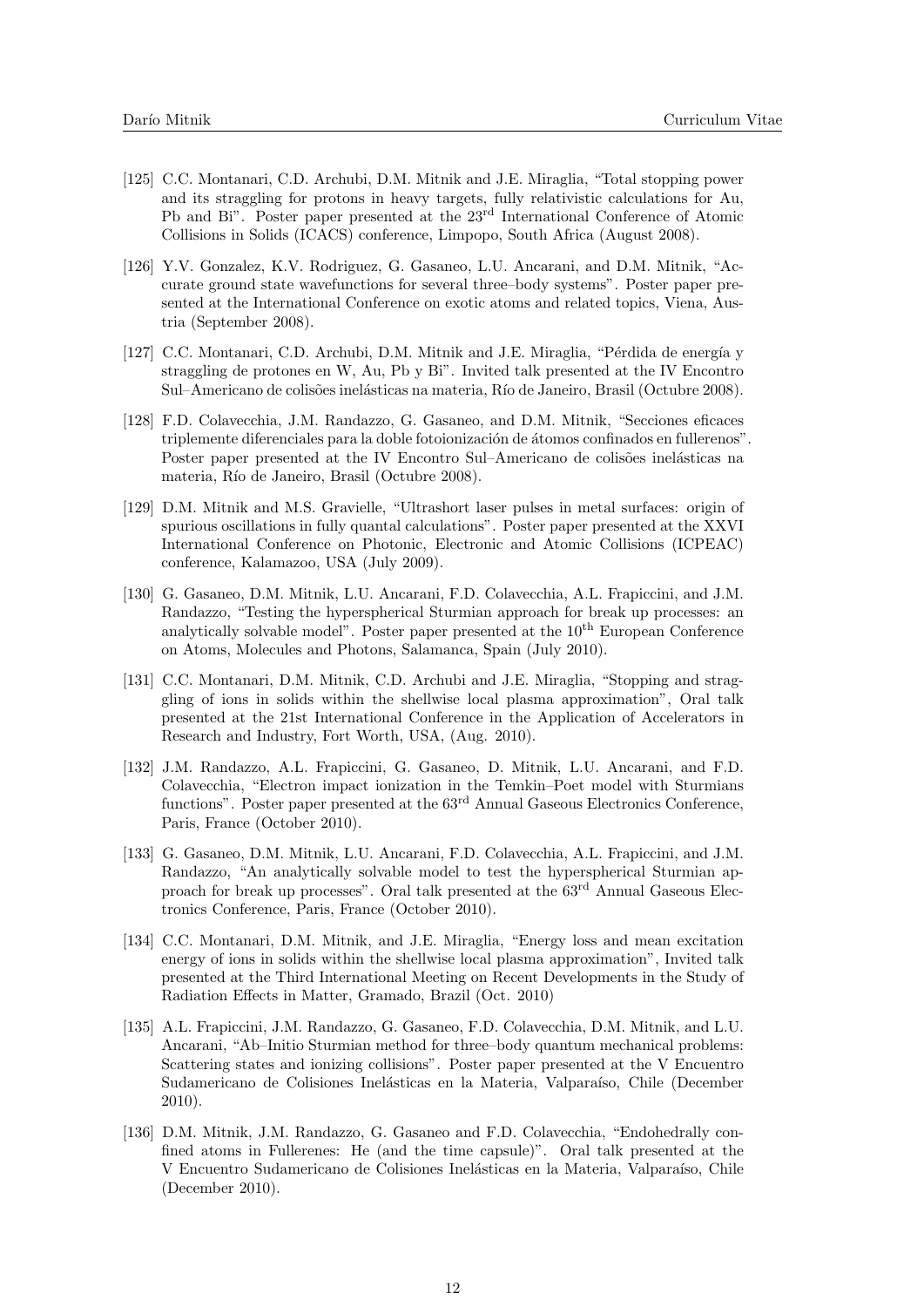- [137] J.M. Randazzo, A.L. Frapiccini, G. Gasaneo, F.D. Colavecchia, D.M. Mitnik, and L.U. Ancarani, "Ab–Initio Sturmian method for three–body quantum mechanical problems: Atomic and molecular bound states". Oral talk presented at the V Encuentro Sudamericano de Colisiones Inelásticas en la Materia, Valparaíso, Chile (December 2010).
- [138] C.C. Montanari, D.M. Mitnik and J.E. Miraglia, "Inner–shell ionization of very heavy targets". Poster paper presented at the 20th International Conference on Ion Beam Analysis, Itapema, Brazil (April 2011).
- [139] C.C. Montanari, D.M. Mitnik and J.E. Miraglia, "The shellwise local plasma approximation, a collective model to describe bound electrons". Poster paper presented at the 20th International Conference on Ion Beam Analysis, Itapema, Brazil (April 2011).
- [140] K.V. Rodriguez, L.U. Ancarani, D.M. Mitnik, and G. Gasaneo, "Correlated  $n^{1,3}S$ states for three–body systems in screened potentials", Poster paper presented at the 43rd Congress of the European Group on Atomic Systems, Fribourg, Switzerland (July 2011).
- [141] L.U. Ancarani, G. Gasaneo, and D. Mitnik, "A break–up model solved in hyperspherical coordinates", Invited talk presented at the 22nd International Symposium on Ions Atom Collisions (ISIAC), Caen, France (July 2011).
- [142] C.C. Montanari, D.M. Mitnik and J.E. Miraglia, "A collective model for inner shell ionization". Poster paper presented at the 22<sup>nd</sup> International Symposium on Ions Atom Collisions (ISIAC), Caen, France (July 2011).
- [143] L.U. Ancarani, G. Gasaneo, and D.M. Mitnik, "Can the exterior complex scaling method be applied to pure Coulomb potentials?", Invited talk presented at the International Symposium on  $(e, 2e)$ , Double Photoionization and Related Topics, and 16<sup>th</sup> International Symposium on Polarization and Correlation in Electronic and Atomic Collisions, Dublin, Ireland (Aug. 2011).
- [144] C.C. Montanari, D.M. Mitnik and J.E. Miraglia, "L and M–shell ionization of very heavy targets". Poster paper presented at the XXVII International Conference on Photonic, Electronic and Atomic Collisions (ICPEAC) conference, Belfast, North Irland (July 2011).
- [145] J.M. Randazzo, D.M. Mitnik, L.U. Ancarani, G. Gasaneo, F.D. Colavecchia, and A.L. Frapiccini, "Hyperspherical versus spherical treatment of asymptotic conditions for three–body scattering problems". Poster paper presented at the XXVII International Conference on Photonic, Electronic and Atomic Collisions (ICPEAC) conference, Belfast, North Irland (July 2011).
- [146] J.M. Randazzo, D.M. Mitnik, L.U. Ancarani, G. Gasaneo, F.D. Colavecchia, and A.L. Frapiccini, "Wape packet propagation with a generalized Sturmian basis". Poster paper presented at the XXVII International Conference on Photonic, Electronic and Atomic Collisions (ICPEAC) conference, Belfast, North Irland (July 2011).
- [147] K.V. Rodriguez, L.U. Ancarani, A.L. Frapiccini, D.M. Mitnik, and G. Gasaneo, "Ground state for two–electron atoms in exponential–cosine–screened Coulomb potentials". Poster paper presented at the XXVII International Conference on Photonic, Electronic and Atomic Collisions (ICPEAC) conference, Belfast, North Irland (July 2011).
- [148] G. Gasaneo, L.U. Ancarani, A.L. Frapiccini, and D.M. Mitnik, "On the applicabiity of the Exterior Complex Scaling method for scattering problems including Coulombic potentials". Poster paper presented at the XXVII International Conference on Photonic, Electronic and Atomic Collisions (ICPEAC) conference, Belfast, North Irland (July 2011).
- [149] C.A. Rios, M.S. Gravielle, D.M. Mitnik, and V.M. Silkin, "Band–structure based model for photoelectron emission from metal surfaces". Poster paper presented at the XXVII International Conference on Photonic, Electronic and Atomic Collisions (ICPEAC) conference, Belfast, North Irland (July 2011).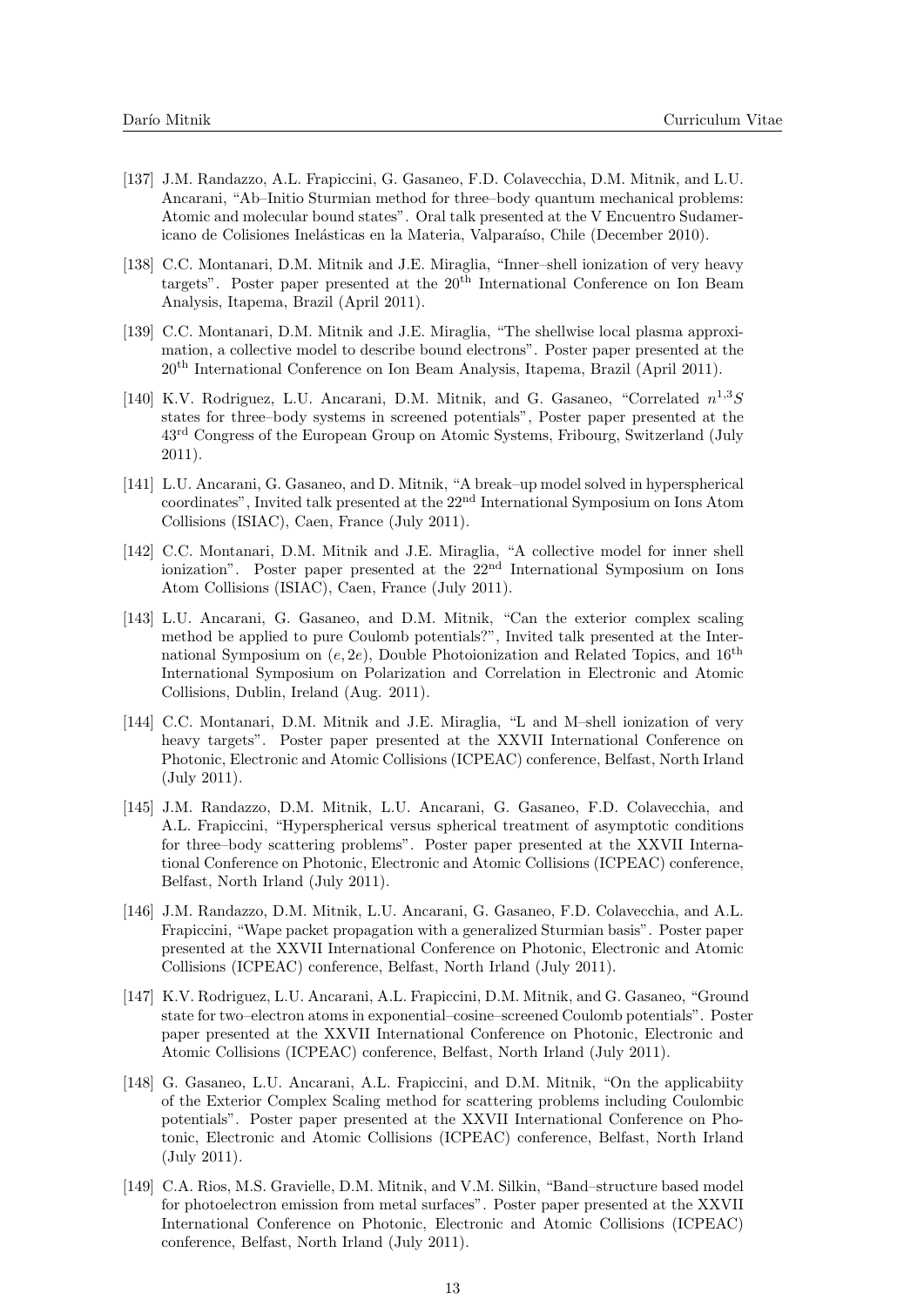- [150] G. Gasaneo, J.M. Randazzo, D.M. Mitnik, L.U. Ancarani, and F.D. Colavecchia, "Hyperspherical Sturmian approach for break up processes", Poster paper presented at the International Symposium on  $(e, 2e)$ , Double Photoionization and Related Topics, and 16th International Symposium on Polarization and Correlation in Electronic and Atomic Collisions, Dublin, Ireland (Aug. 2011).
- [151] G. Gasaneo, F.D. Colavecchia, and D.M. Mitnik "A Sturmian approach to deal with three-body ionization processes", Invited talk presented at the International Symposium on  $(e, 2e)$ , Double Photoionization and Related Topics, and 16<sup>th</sup> International Symposium on Polarization and Correlation in Electronic and Atomic Collisions, Dublin, Ireland (Aug. 2011).
- [152] D.M. Mitnik, J.M. Randazzo, G. Gasaneo, F.D. Colavecchia, "Endohedrally confined Hellium atoms: mirror collapse, effects on structure and double photoionization", Invited talk presented at the International Symposium on  $(e, 2e)$ , Double Photoionization and Related Topics, and 16th International Symposium on Polarization and Correlation in Electronic and Atomic Collisions, Dublin, Ireland (Aug. 2011).
- [153] L.U. Ancarani, G. Gasaneo, and D. Mitnik, "A break–up model solved in hyperspherical  $\alpha$  coordinates", Invited talk presented at the  $64<sup>th</sup>$  Annual Gaseous Electronics Conference, Austin, Texas, USA (November 2011).
- [154] L.U. Ancarani, G. Gasaneo, and D. Mitnik, "On the applicability of the Exterior Complex Scaling method for scattering problems including Coulombic potentials", Invited talk presented at the 64th Annual Gaseous Electronics Conference, Austin, Texas, USA (November 2011).
- [155] I.A. Gomez, G. Gasaneo, D.G. Arbo, D.M. Mitnik and B. Piraux, "Positive energy Generalized Sturmian functions applied to atomic photoionization", Poster paper presented at the Molecular Electronic Structure at Troy, Canakkale, Turkey (Sept 2012).

#### C4. Presentaciones en Conferencias Nacionales (Israel, Alemania y Argentina)

- [156] D.M. Mitnik, P. Mandelbaum, and J.L. Schwob, "Calculations of electron–impact excitation–autoionization processes for the GaI isoelectronic sequences". Poster paper presented at the  $39<sup>th</sup>$  meeting of the Israel Physical Society, Tel Aviv University, Tel Aviv, Israel (May 1993).
- [157] D.M. Mitnik, P. Mandelbaum, and J.L. Schwob, "Calculations of excitation–autoionization cross sections and rate coefficients in CuI, ZnI, GaI and KrI isoelectronic sequences and the effect on fractional–ion–abundance balance in coronal plasmas". Poster paper presented at the  $41^{st}$  meeting of the Israel Physical Society, Bar–Ilan University, Tel Aviv, Israel (April 1995).
- [158] D.M. Mitnik, P. Mandelbaum, and J.L. Schwob, "Calculations of total excitation– autoionization cross sections and rate coefficients in Ni, Cu and Zn isoelectronic sequences". Poster paper presented at the  $42^{nd}$  meeting of the Israel Physical Society, The Hebrew University, Jerusalem, Israel (March 1996).
- [159] K.Aichele, F. Scheuermann, W Arnold, D. Hathiramani, A. M¨uller, E. Salzborn, D.M. Mitnik, J. Colgan, and M.S. Pindzola, "Deep–core dielectronic capture resonances in the electron–impact ionization of Sm ions". Poster paper presented at the Deutsche Physikalische Gesellschaft (DPG) E-Verlandlungen 2001, Berlin, Germany (April 2001).
- [160] K.Aichele, D. Hathiramani, W Arnold, E. Salzborn, D.M. Mitnik, J. Colgan, and M.S. Pindzola, "Dielektronische 3d-Anregungspazessc bei der elektronenstoβionisation von Praseodym– und Samarium–Ionen". Poster paper presented at the Arbeitskreis Energiereiche Atomarc Stoβe, Dresden, Germany (January 2001).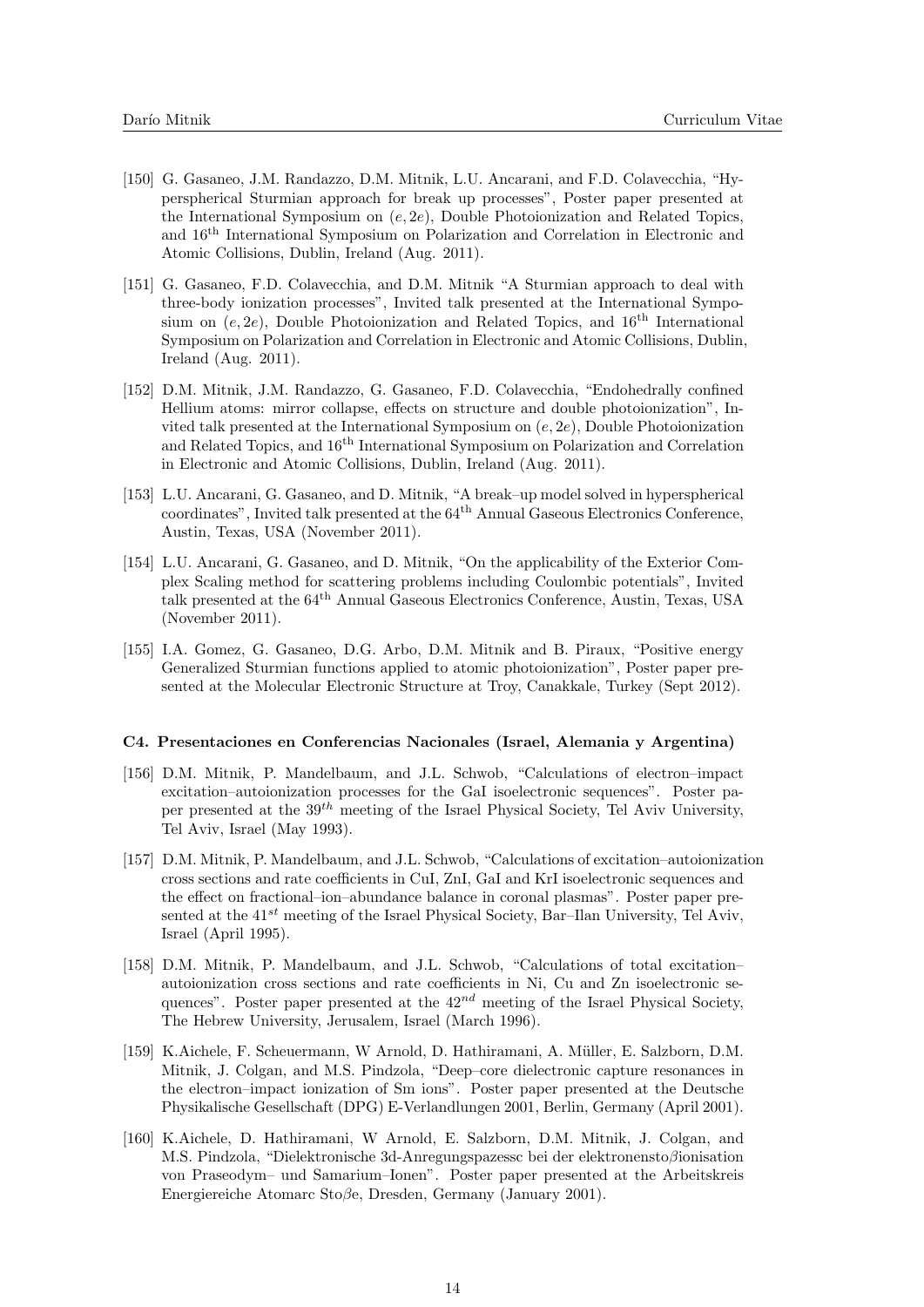- [161] J.M. Randazzo, G. Gasaneo, D.M. Mitnik, P. Belelli, and N.J. Castellani, "Scattering de un electron por estructuras cristalinas de fullerenos  $C_{60}$  y  $C_{20}$  en un modelo de potenciales de rango cero". Poster paper presented at the 92<sup>a</sup> Reunión Nacional de Física, Salta, Argentina (September 2007).
- [162] A. Sztrajman and D.M. Mitnik, "Métodos numéricos en física atómica: estudio de condiciones de borde transparentes". Poster paper presented at the  $92^{\circ}$  Reunión Nacional de Física, Salta, Argentina (September 2007).
- [163] A. Garriz and D.M. Mitnik, "Evolución temporal de emisión electrónica en colisiones rasantes ión–superficie". Poster paper presented at the 93<sup>a</sup> Reunión Nacional de Física, Buenos Aires, Argentina (September 2008). Proceedings: A–96.
- [164] M. Faraggi, I. Aldazabal, M.S. Gravielle, D.M. Mitnik, A. Arnau, V.M. Silkin, "Emisión foto–electrónica desde superficies metálicas por pulsos láser intensos y ultra–cortos". Poster paper presented at the 93<sup>a</sup> Reunión Nacional de Física, Buenos Aires, Argentina (September 2008). Proceedings: A–99.
- [165] A. Sztrajman and D.M. Mitnik, "Contribución resonante a la excitación de iones por impacto electrónico". Poster paper presented at the  $93^{\circ}$  Reunión Nacional de Física, Buenos Aires, Argentina (September 2008). Proceedings: A–118.
- [166] C.C. Montanari, C.D. Archubi, D.M. Mitnik and J.E. Miraglia, "Pérdida de energía de protones en Au, Pb y Bi", Poster paper presented at the 93<sup>a</sup> Reunión Nacional de Física, Buenos Aires, Argentina (September 2008). Proceedings: A–120.
- [167] A. Garriz, A. Sztrajman and D.M. Mitnik, "Problemas en la propagación temporal de la ecuación de Schrödinger". Poster paper presented at the 93<sup>a</sup> Reunión Nacional de Física, Buenos Aires, Argentina (September 2008). Proceedings: B-33.
- [168] I.A. Gomez, G. Gasaneo, K.V. Rodriguez, M.J. Ambrosio, and D.M. Mitnik, "Resolviendo el problema de tres cuerpos en forma eficiente". Poster paper presented at the 98<sup>a</sup> Reunión Nacional de Física, Buenos Aires, Argentina (September 2008). Proceedings: 569.
- [169] C. Ruibiano Rios, M.S. Gravielle, D.M. Mitnik, and V. Silkin "Efecto de la estructura de bandas en el espectro de la emisión foto–electrónica desde superficies metálicas". Poster paper presented at the 98<sup>a</sup> Reunión Nacional de Física, Buenos Aires, Argentina (September 2008). Proceedings: 48.
- [170] G. Michalski, D. Mitnik, and F. Berbeglia "Espectro numérico del pozo infinito". Divisional talk presented at the 98<sup>a</sup> Reunión Nacional de Física, Buenos Aires, Argentina (September 2008). Proceedings: 48.

### C5. Coloquios

- [171] D.M. Mitnik, "Atomic Physics with Supercomputers", University of Kentucky, Louisville (USA) (April 2001).
- [172] D.M. Mitnik "Física Atómica con Supercomputadoras", Universidad de Buenos Aires, Buenos Aires, Argentina (Noviembre 2002).
- [173] D.M. Mitnik "Massive calculations for simple atomic physics problems", Donostia International Physics Center (DIPC) y Universidad del País Vasco (UPV/EHU), San Sebastián, España (Octubre 2004).
- [174] "Supercálculos para miniproblemas", 4<sup>tas</sup> Jornadas Abiertas de Física, 50 Aniversario de la Universidad Nacional del Sur, Bah´ıa Blanca, Argentina (Noviembre 2005).
- [175] "Massive calculations in atomic physics", NASA University Research Center for Aerospace Device Research and Education, and NSF Center of Research Excellence in Science and Technology – Computational Center for Fundamental and Applied Science and Education. North Carolina Central University, Durham, (USA) (March 2010).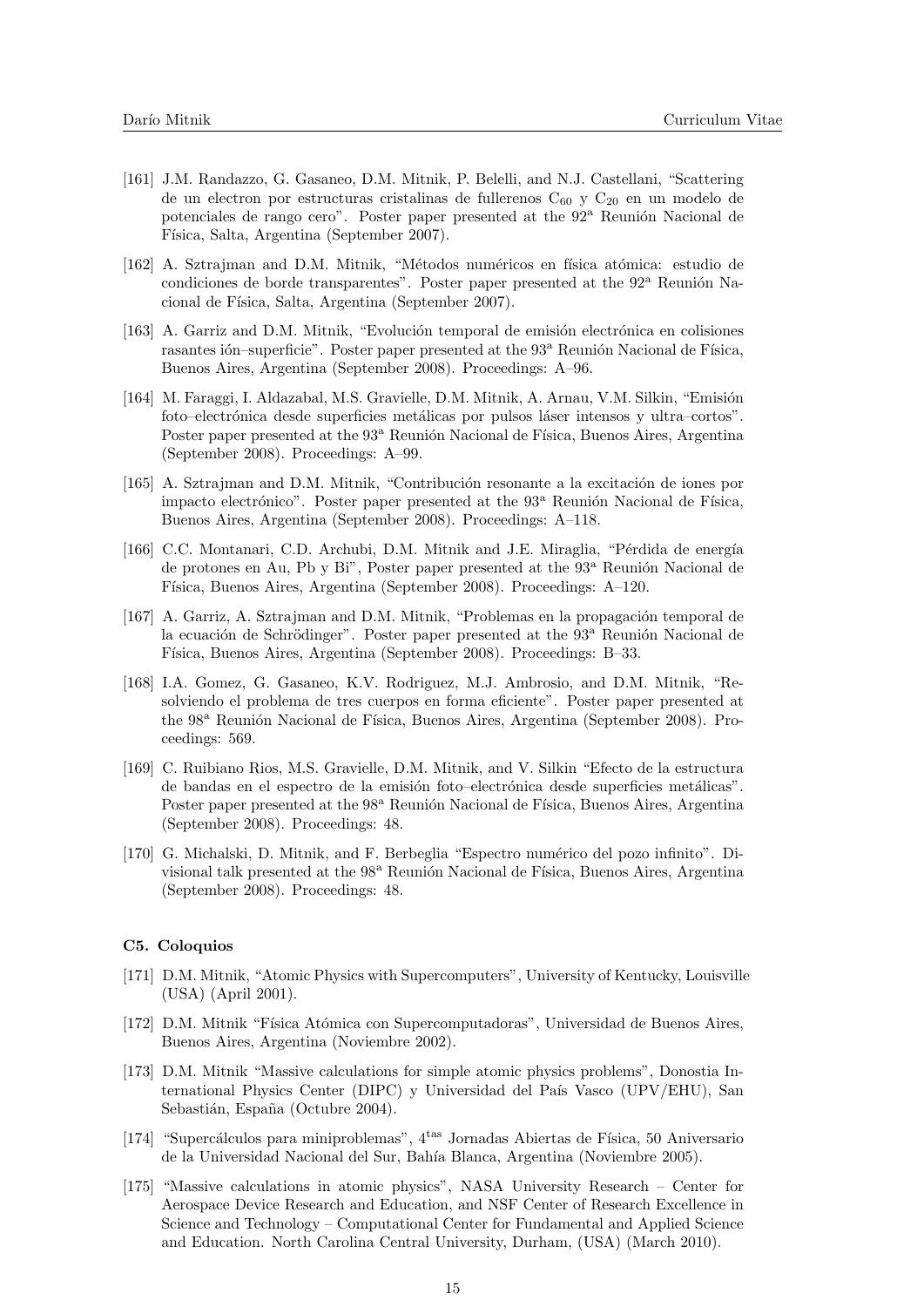[176] "De los átomos a las estrellas", Universidad Nacional de Salta, Argentina (Noviembre 2010).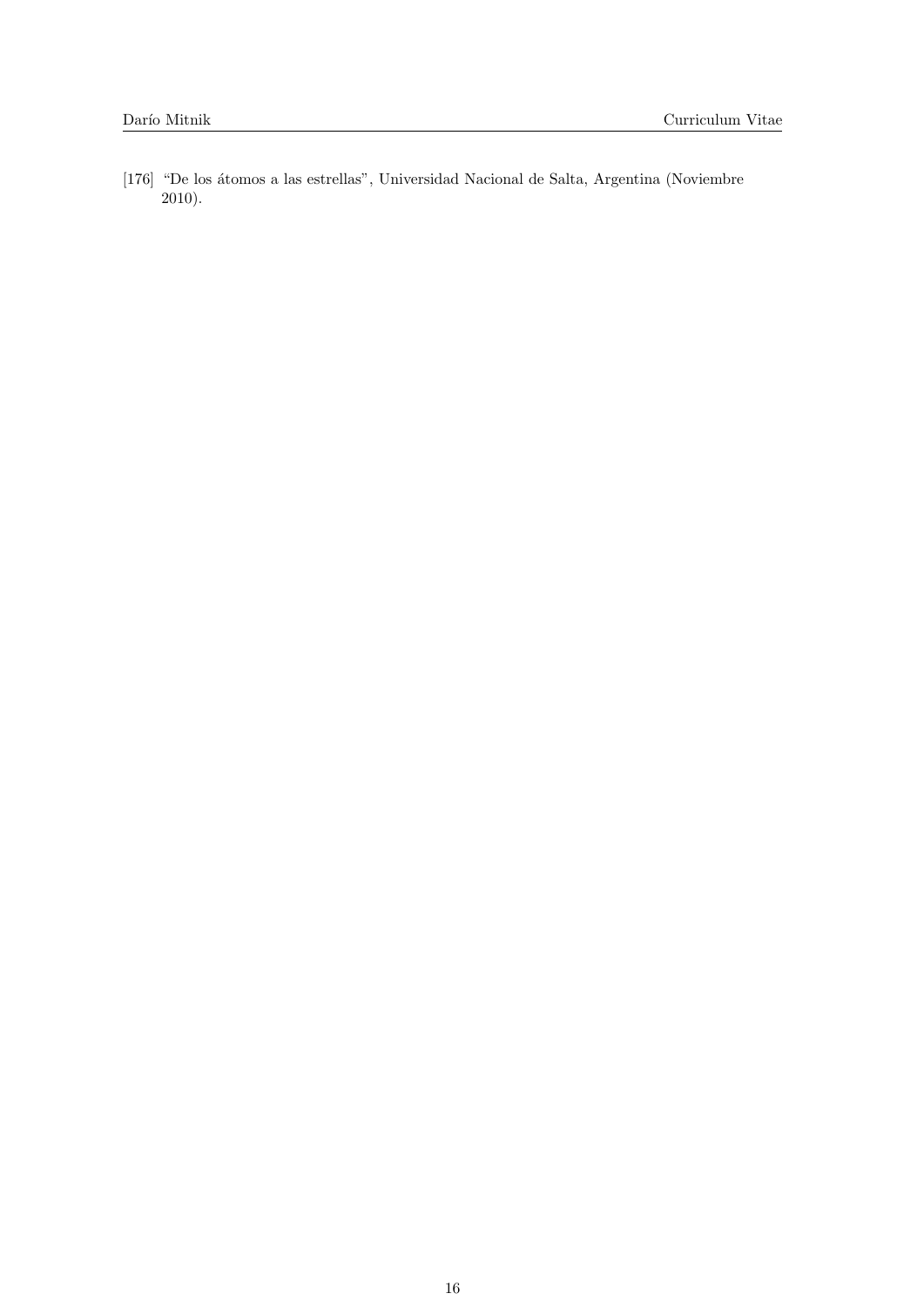## C6. Proyectos Acreditados

- 1. "Desarrollo de métodos espectrales para la solución de la ecuación de Schrödinger dependiente del tiempo, aplicados en colisiones atómicas". Proyecto PIP552, CONICET, 2010-2012. Dirección.
- 2. "Correlación dinámica en procesos con emisión de dos  $y$  tres electrones". Proyecto PICT 2008/0934, Agencia Nacional para la Promoción de la Ciencia y la Tecnología, 2010-2012. Co-dirección.
- 3. "Desarrollo de métodos espectrales para la solución de la ecuación de Schrödinger dependiente del tiempo, aplicados en colisiones atómicas". Convenio de Cooperación Internacional, Proyecto Conjunto (Fonds de la Recherche Scientifique) FNRS y CONICET, 2011-2013. Dirección.
- 4. "Métodos numéricos avanzados aplicados a procesos atómicos inelásticos". Proyecto UBACyT20020090100239, Universidad de Buenos Aires, 2010–2012. Dirección.
- 5. "Métodos computacionales avanzados en física atómica". Proyecto UBACyT X471, Universidad de Buenos Aires, 2008–2010. Dirección.
- 6. "Interacciones con Sólidos y Superficies". Proyecto PIP6268, CONICET, 2005–2007. Co–Dirección.
- 7. "Aplicación de métodos computacionales avanzados en física atómica". Proyecto UBACyT X075, Universidad de Buenos Aires, 2004–2007. Dirección.
- 8. "Colisiones de Iones con Sólidos y Superficies". Proyecto UBACyT X259, Universidad de Buenos Aires, 2004–2007. Integrante.
- 9. "Interacción de partículas atómicas con sólidos y superficies". PICT R 2002 00122, Agencia Nacional para la Promoción de la Ciencia y la Tecnología, 2004–2007. Integrante.
- 10. "Distribución de energía en transiciones atómicas inelásticas". Proyecto UBACyT X044, Universidad de Buenos Aires, 2003–2007. Integrante.
- 11. "Computational Atomic Physics for Controlled Fusion" US DoE Grant DE-FG02-01ER54G44 with Auburn University, Office of Fusion Energy, Department of Energy, USA, 1999–2002. Integrante.
- 12. "Computational Atomic Collision Physics Using Massively Parallel Computers" National Energy Research Scientific Computing Center, Department of Energy, USA, 1998– 2000. Codirección.
- 13. "Theoretical Atomic Collision Physics for Controlled Fusion Energy" US DoE Grant DE-FC02-91-ER75678 with Alabama EPSCoR, Office of Fusion Energy, Department of Energy, USA, 1998–2000. Integrante.
- 14. "Theoretical Atomic Physics for Controlled Fusion" US DoE Grant DE-FG05-96-ER54348 with Auburn University, Office of Fusion Energy, Department of Energy, USA, 1997–1998. Integrante.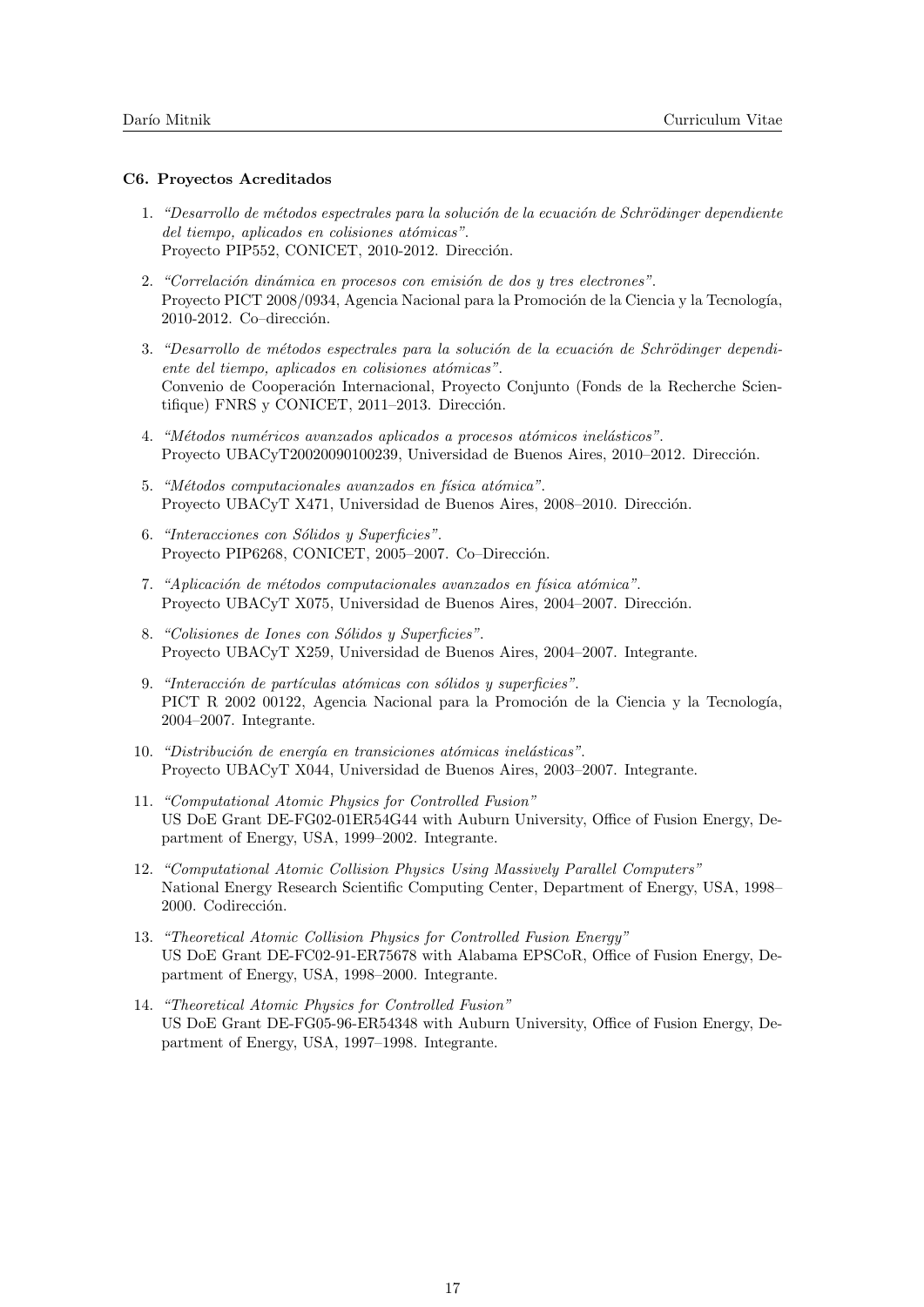# D. FORMACION DE RECURSOS HUMANOS

## 1. Dirección de Tesis de Doctorado

Ilán A. Gómez, "Estudio de estructura y de procesos de fragmentación en sistemas de tres  $cuerpos$  mediante métodos ab–initio, utilizando bases en coordenadas hiperesféricas". Co–dirección junto con el Prof. G. Gasaneo, Universidad Nacional del Sur, Bahía Blanca, Argentina.

Período: 2012–2015.

#### 2. Dirección de Tesis de Doctorado

Julio C. Aguiar, "Estudio del Perfil Compton mediante teoría del Densidad Funcional". Co–dirección junto con el Prof. H.O. Di Rocco, Universidad Nacional del Centro de la Provincia de Buenos Aires, Tandil, Argentina. Período: 2011-2013.

#### 3. Dirección de Tesis de Licenciatura

Alejandro Sztrajman, "Implementación de métodos numéricos avanzados en Física Atómica". Universidad de Buenos Aires. Graduación: Abril 2011. Calificación: Sobresaliente.

# 4. Dirección de Tesis de Doctorado

Karina V. Rodriguez, "Estudio de la estabilidad de sistemas de partículas cargadas". Co–dirección junto con el Prof. G. Gasaneo, Universidad Nacional del Sur, Bahía Blanca, Argentina. Graduación: 23 Junio 2010. Calificación: Sobresaliente.

## 5. Dirección de Beca Postdoctoral

Dr. Subhendu Paul (University of Calcutta, India), "Métodos no perturbativos en coordenadas hiperesféricas"

Co–dirección junto con el Prof. G. Gasaneo, Universidad Nacional del Sur, Bahía Blanca, Argentina.

Período indicado: 2010–2012. (no iniciada por problemas de visado).

### 6. Dirección de Tesis de Doctorado

Abel Garriz, "Evolución temporal de emisión electrónica en colisiones rasantes ión-superficie". Co–dirección junto con el Dr. F.D. Colavecchia, Centro Atómico Bariloche, Río Negro, Argentina.

Período 2008–2008.

## 7. Dirección de Beca Estímulo

Alejandro Sztrajman, "Implementación de métodos numéricos avanzados en Física Atómica". Universidad de Buenos Aires. 2009-2010.

#### 8. Colaboraciones en Tesis de Master

Durante mi permanencia en el Laboratorio de Plasma Spectroscopy en la Hebrew University of Jerusalem, se han graduado como M. Sc. Ehud Behar y Rami Doron, habiendo colaborado activamente (si bien extraoficialmente) tanto en su instrucción como en el desarrollo de cálculos y en la actividad experimental.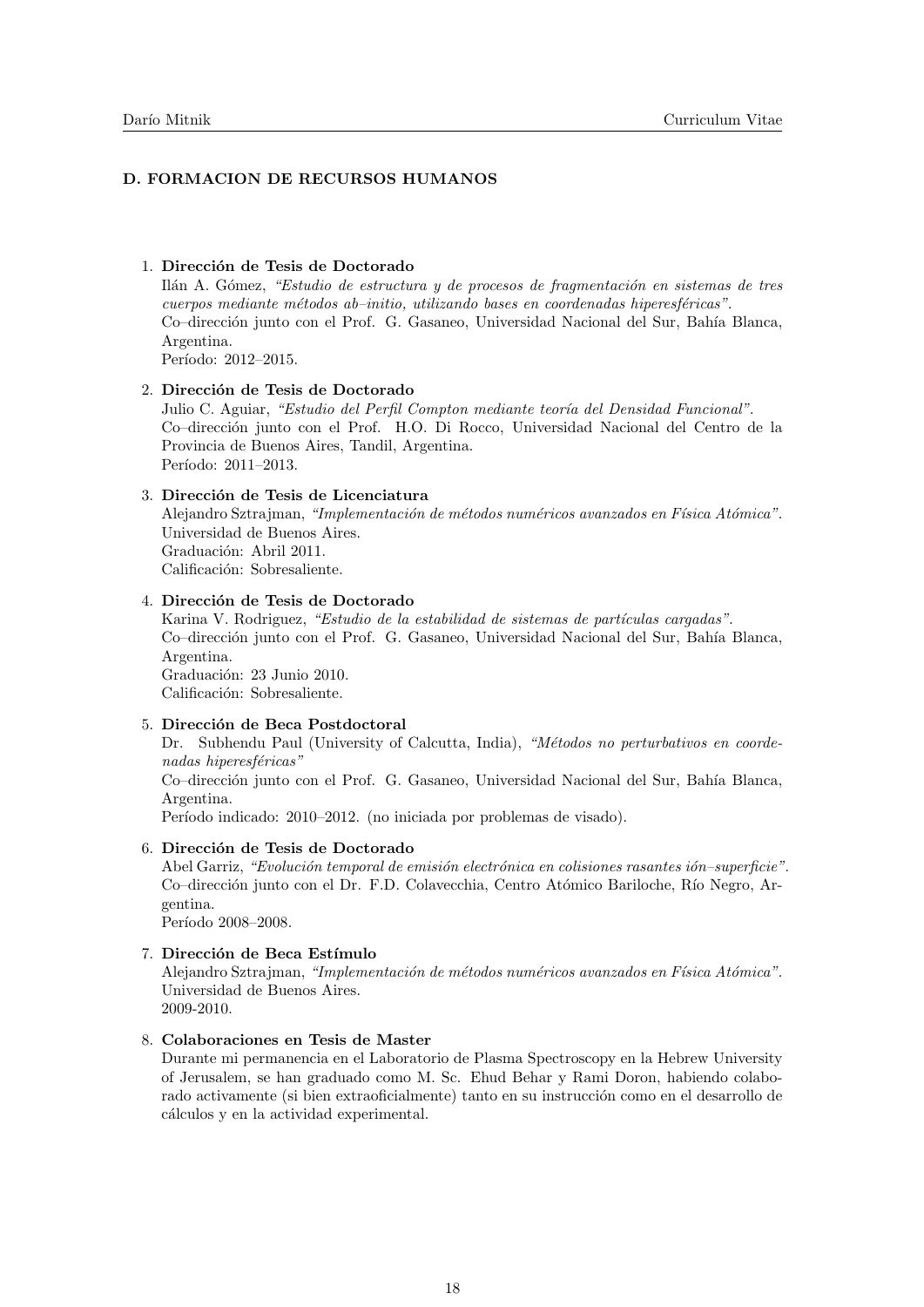# E. CURSOS DICTADOS Y ACTIVIDADES DE DIFUSIÓN

## 1. Cursos

- (a) "Minicurso de Computación en Paralelo" IAFE, (Mayo 2005).
- (b) "Introducción a la Espectroscopía de Plasmas" Curso con participación de alumnos del Profesorado de la Universidad San Martín, Observatorio Nacional de Física Cósmica, San Miguel (a realizarse en Agosto 2006).

### 2. Dirección de Pasantes

- (a) "La Física Cuántica con t en lugar de  $x$ " Pasantes: Mayra Rostagno y Bruno Alvisio, IAFE (2007).
- (b) "La Física Cuántica para atrás: Cómo sabe Schrödinger que existe Heisenberg?" Pasantes: Lucila Zarate y Emiliano Cabrera IAFE (2006).

#### 3. Actividades de Difusión

- (a) "Física Cuántica: Paradojas, Juegos y Magia" Taller de Relatividad, Cosmología y Física Cuántica, Instituto de Astrofísica y Física del Espacio, (Noviembre 2008, Noviembre 2009, Octubre 2010 y Octubre 2011).
- (b) " $iDe$  qué están hechas las Estrellas?" Charlas de Divulgación, Instituto de Astrofísica y Física del Espacio, (Mayo 2008).
- $(c)$  "Introducción a la Física Cuántica" Taller de Relatividad, Cosmología y Física Cuántica,

Instituto de Astronomía y Física del Espacio (Octubre 2007).

- (d) "La Física Atómica y las Estrellas" Semana de la Astronomía en el Centro Cultural, Universidad Nacional General Sarmiento (Octubre 2007)<sup>||</sup>.
- $(e)$  "Introducción a la Física Cuántica" Taller de Relatividad, Cosmología y Física Cuántica, Instituto de Astrofísica y Física del Espacio, (Septiembre 2006).
- (f) " $i\partial u \in \partial u$  grupo de Colisiones en un Instituto de Astronomía?" Charlas de Café, Instituto de Astrofísica y Física del Espacio, (Marzo 2006).
- $(g)$  "Einstein, la cuántica y los dados" Ciclo de charlas de divulgación en conmemoración de los 100 años de la Universidad de La Plata, UNLP (Mayo 2005).
- $(h)$  "Curso de Introducción a la Física Cuántica" IAFE (Abril–Mayo 2005).
- (i) "Qué nos dice la luz de las estrellas: Introducción a la Espectroscopía de Plasmas" Proyecto EnDiAS para la Enseñanza y Divulgación de la Astronomía, Observatorio Nacional de Física Cósmica, San Miguel (2004).
- (i) "A propósito de Copenhagen" Charla de divulgación, IAFE (2004).
- (k) "La Física Cuántica, muerde?" Ciclo Talleres de Ciencia para Jóvenes, IAFE (2004).
- $(l)$  "Introducción a la Física Cuántica" Charla de divulgación, IAFE (2004).

 $\Vert$ http://www.ungs.edu.ar/ungs/noticias/nov\_new98.htm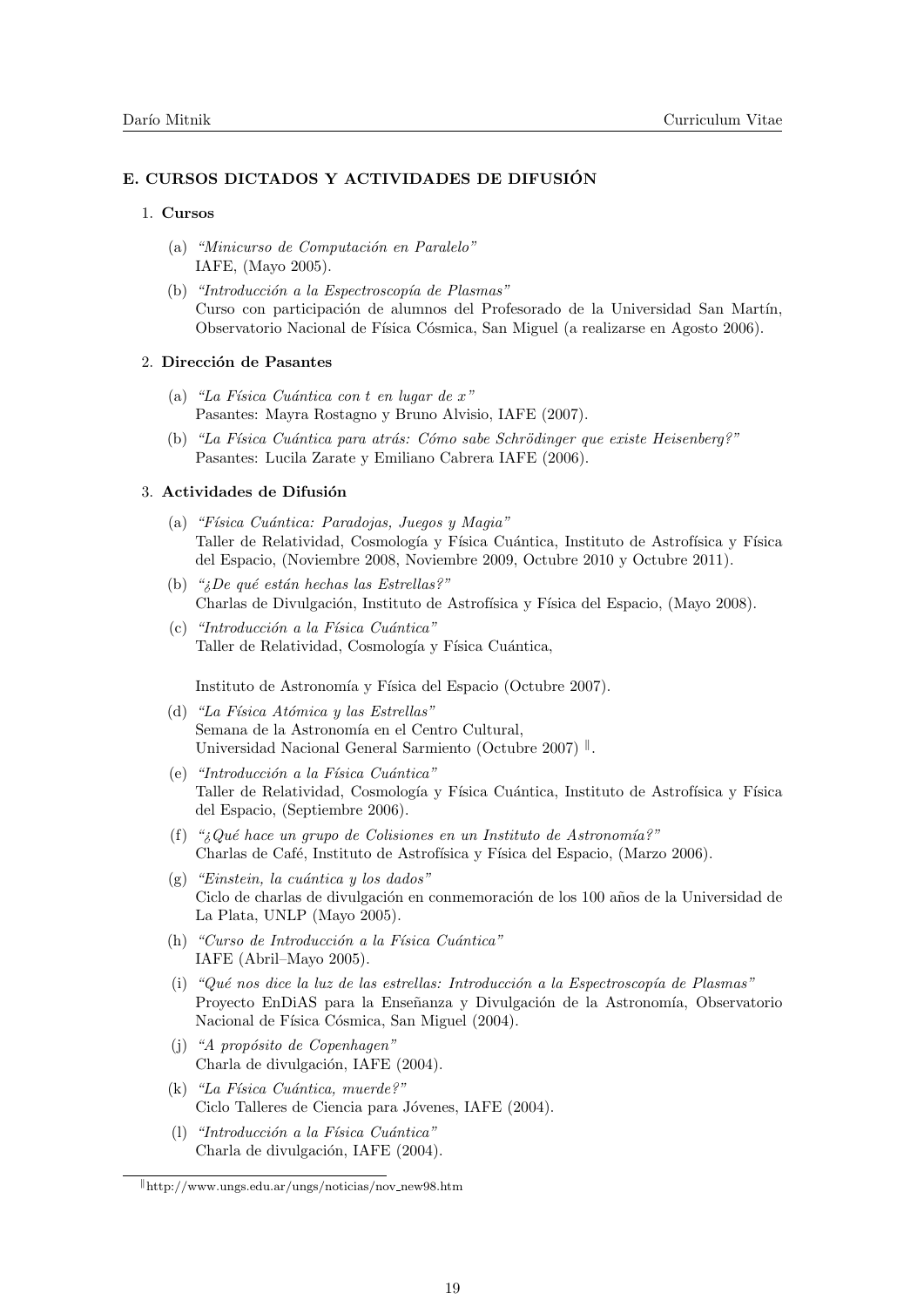## 4. Organización de Congresos y Conferencias

- (a) The Thirteenth International Symposioum on Polarization and Correlation in electronic and Atomic Collisions, Buenos Aires, Argentina (Julio 2005). Organizador Local.
- (b) International Symposium on (e, 2e), Double Photoionization and Related Topics, Buenos Aires, Argentina (Julio 2005). Organizador Local.
- (c) ICPEAC (Julio 2005). Comité de Organización Local.
- (d) The 11th APS Topical Conference on Atomic Processes in Plasmas, Auburn, USA (March 1998). Organizador Local.

#### 5. Actividades Sinergéticas

- (a) Referato de Art´ıculos en Revistas Internacionales: Journal of Physics B, Physical Review A, Physical Review Letters, Int. Jour. of Phys. Sc.
- (b) Referato de Artículos en Conferencias Internacionales: ICPEAC, e2e, BAAA, etc.
- $(c)$  Evaluador de Proyectos de Investigación (ANPCyT).
- (d) Jurado de Tesis de Doctorado, Dr. J.M. Randazzo, Instituto Balseiro, Universidad Nacional de Cuyo (2009).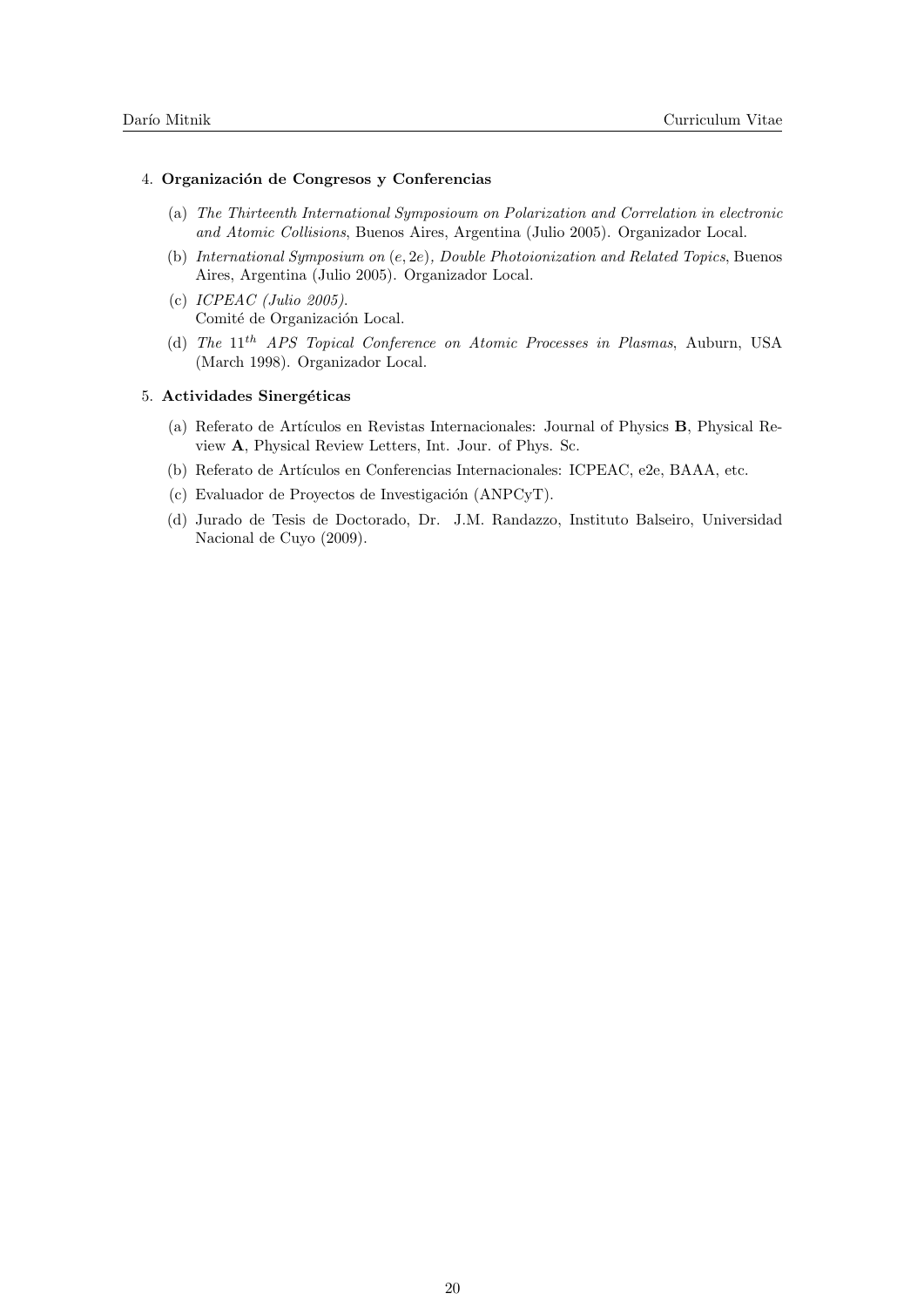## 6. Material Didáctico Sistematizado

(a) Inroducción a los Métodos Numéricos en Física

Material didáctico para la elaboración de las clases teóricas y prácticas del curso. Contiene clases teóricas, problemas, programas, materiales de lectura complementaria y otros.

Universidad Nacional del Sur, Departamento de Física, URL: http://www.iafe.uba.ar/e2e/metodosnumericos/index.html

(b) Problemas de Física  $\downarrow$ 

Material didáctico para la elaboración de las clases prácticas del curso. Contiene problemas, preguntas de repaso, materiales de lectura complementaria y otros. Universidad de Buenos Aires, Departamento de Física, URL: http://www.df.uba.ar/users/dmitnik/fisica4/index.html

(c) Problemas de Física Teórica 2

Material didáctico para la elaboración de las clases prácticas del curso. Contiene problemas, preguntas de repaso, materiales de lectura complementaria y otros. Universidad de Buenos Aires, Departamento de Física, URL: http://www.df.uba.ar/users/dmitnik/teoricaII/index.html

(d) Introducción a Unix

Material didáctico auxiliar para la parte computacional de las clases prácticas de los cursos dictados. Contiene un breve manual, problemas, materiales de lectura complementaria y otros.

Universidad de Buenos Aires, Departamento de Física,

URL: http://www.df.uba.ar/users/dmitnik/computacion/unix/intro.html

 $(e)$  Introducción a Fortran

Material didáctico auxiliar para la parte computacional de las clases prácticas de los cursos dictados. Contiene un breve manual, problemas, materiales de lectura complementaria y otros.

Universidad de Buenos Aires, Departamento de Física,

URL: http://www.df.uba.ar/users/dmitnik/computacion/fortran/intro.html

 $(f)$  Introducción a Mathematica

Material didáctico auxiliar para la parte computacional de las clases prácticas de los cursos dictados. Contiene un breve manual, problemas, materiales de lectura complementaria y otros.

Universidad de Buenos Aires, Departamento de Física,

URL: http://www.df.uba.ar/users/dmitnik/computacion/mathtour/mathtour.html

# 7. Desarrollo de Software

(a) Software para Conferencia Internacional

Página web utilizada en las conferencias The Thirteenth International Symposioum on Polarization and Correlation in electronic and Atomic Collisions y International Symposium on  $(e, 2e)$ , Double Photoionization and Related Topics, organizadas en Buenos Aires, (Julio 2005). El software incluve la inscripción, pagos, recepción de resúmenes, envío de confirmaciones, confecciones de listas para administración interna, y preparación de libros, en forma automática.

URL: http://www.iafe.uba.ar/e2e/e2econf/

(b) Software para Votación Electrónica

Software implementado en diversas votaciones internas del IAFE. El programa incluye la "identificación anónima", chequeo de datos en el padrón, votación electrónica y escrutinio de votos.

URL: http://www.iafe.uba.ar/e2e/votacion/index.html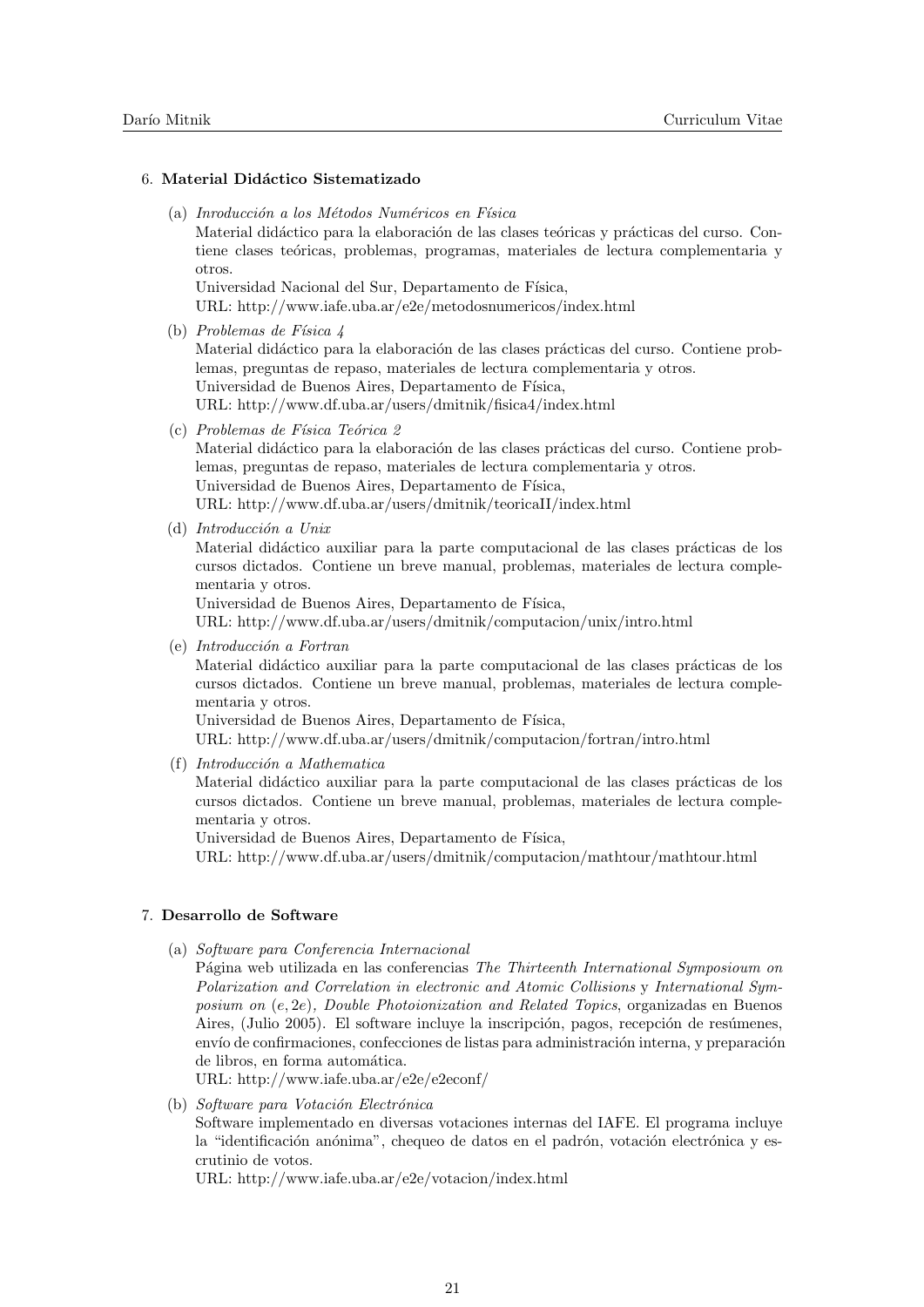# F. REFERENCIAS

Prof. Michael S. Pindzola Professor of Physics, Postdoctoral advisor Department of Physics Phone: 1 - 334 - 8444127 Auburn University Fax: 1 - 334 - 8444613

Prof. Jean Louis Schwob

Professor of Physics, Graduate advisor Racah Institute of Physics Phone: 972 - 2 - 6584331 The Hebrew University of Jerusalem Fax: 972 - 2 - 6435034 91904 Jerusalem, Israel schwob@vms.huji.ac.il

## Prof. Donald C. Griffin

Professor of Physics Department of Physics Phone: 1 - 407 - 646664 Rollins College Fax: 1 - 407 - 6462479 Winter Park, Florida 32789, USA griffin@vanadium.rollins.edu

Dr. Joseph Oreg Nuclear Research Center - Negev P.O. Box 9001 84190 Beer Sheva, Israel oregj@bgumail.bgu.ac.il

## Dr. Avraham Bar-Shalom

Nuclear Research Center - Negev P.O. Box 9001 84190 Beer Sheva, Israel avibs@mail.save-net.co.il

## Prof. Francis Robicheaux

Professor of Physics Department of Physics Phone: 1 - 334 - 8444366 Auburn University Fax: 1 - 334 - 8444613 Auburn, Alabama 36849-5311, USA francisr@physics.auburn.edu

## Dr. Nigel R. Badnell

Department of Physics and Applied Physics Phone: 44 - 141- 5534176 University of Strathclyde Fax: 44 - 141- 5522891 Glasgow, G4 0NG, United Kingdom badnell@phys.strath.ac.uk

Prof. John C. Morrison Physics Department Phone: 1 - 502- 8520916 University of Louisville Fax: 1 - 502- 8520916

Auburn, Alabama 36849-5311, USA pindzola@physics.auburn.edu

Louisville, Kentucky 40292, USA johnc@erdos.math.louisville.edu